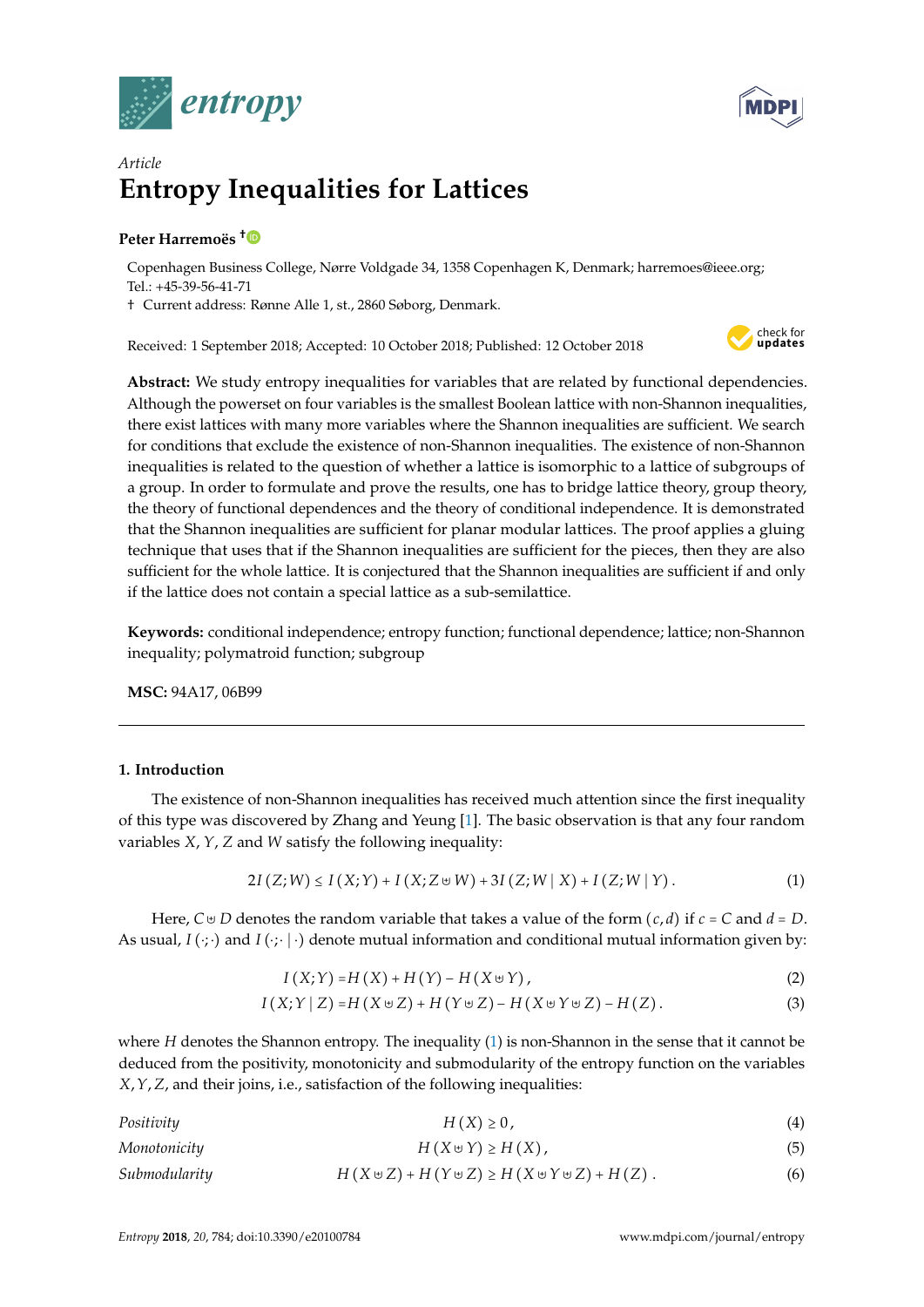Positivity and monotonicity were recognized by Shannon [\[2\]](#page-25-1), while submodularity was first observed by McGill [\[3\]](#page-25-2). It is easy to show that any inequality involving only three variables rather than four can be deduced from Shannon's inequalities [\[4\]](#page-25-3). The powerset of four variables is a Boolean algebra with 16 elements, and any smaller Boolean algebra corresponds to a smaller number of variables, so in a trivial sense, the Boolean algebra with 16 elements is the smallest Boolean algebra with non-Shannon inequalities.

In the literature on non-Shannon inequalities, all inequalities are expressed in terms of sets of variables and their joins. Another way to formulate this is that the inequalities are stated for the free ∪-semi-lattice generated by a finite number of variables. In this paper, we will also consider intersections of sets of variables. We note that for sets of variables, we have the inequality:

<span id="page-1-0"></span>
$$
I(X;Y|Z) \ge H(X \cap Y|Z). \tag{7}
$$

Inequality [\(7\)](#page-1-0) has even inspired some authors to use  $I(\cdot \wedge \cdot)$  as notation for mutual information.

Although non-Shannon inequalities have been known for two decades, they have found remarkably few applications compared with the Shannon inequalities. One of the reasons is that there exists much larger lattices than the Boolean algebra with 16 elements for which the Shannon inequalities are sufficient. The simplest examples are the Markov chains:

$$
X_1 \to X_2 \to X_3 \to \cdots \to X_n \tag{8}
$$

where any variable  $X_j$  is determined by its predecessor, i.e., the conditional entropies  $H(X_{j+1} | X_j)$  are zero for *j* = 1, 2, . . . , *n* − 1. For such a chain, one has:

<span id="page-1-1"></span>
$$
H(X_1) \ge H(X_2) \ge H(X_3) \ge \dots \ge H(X_n) \ge 0. \tag{9}
$$

The inequalities [\(9\)](#page-1-1) are all instances of the entropy function being monotone, and it is quite clear that these inequalities are sufficient in the sense that for any sequence of values that satisfies these inequalities, there exists random variables related by a deterministic Markov chain with these values as entropies.

In this paper, we look at entropy inequalities for random variables that are related by functional dependencies. Functional dependencies give a partial ordering of sets of variables into a lattice. Such functional dependence lattices have many applications in information theory, but in this paper, we will focus on determining whether a lattice of functionally-related variables can have non-Shannon inequalities. In order to achieve interesting results, we have to restrict our attention to special classes of lattices.

Entropy inequalities have been studied using matroid theory, but finite matroids are given by geometric lattices, i.e., atomistic semi-modular lattices (see the textbook of Stern [\[5\]](#page-25-4) for definitions). For the study of non-Shannon inequalities, it is more natural to look at general lattices rather than geometric lattices because many important applications involve lattices that are not atomistic or not semi-modular. For instance, a deterministic Markov chain gives a lattice that is not atomistic. It is known that a function is entropic if and only if it is (approximately) equal to the logarithm of the index of a subgroup in a group [\[6\]](#page-26-0). Therefore, it is natural to study entropic functions on lattices and their relations to subgroup lattices.

In this paper, we bridge lattice theory, database theory and the theory of conditional independence, but sometimes, the terminology in these fields does not match. In such cases, we give preference to lattice theory over database theory and preference to database theory over the theory of conditional independence. For instance, there is a property for closure operators that is called extensivity in the theory of lattices. We translate extensivity into a property for functional dependence, and it turns out that extensivity can be used instead of the property for functional dependences, which is called augmentation. Extensivity is apparently a weaker condition than augmentation, but together with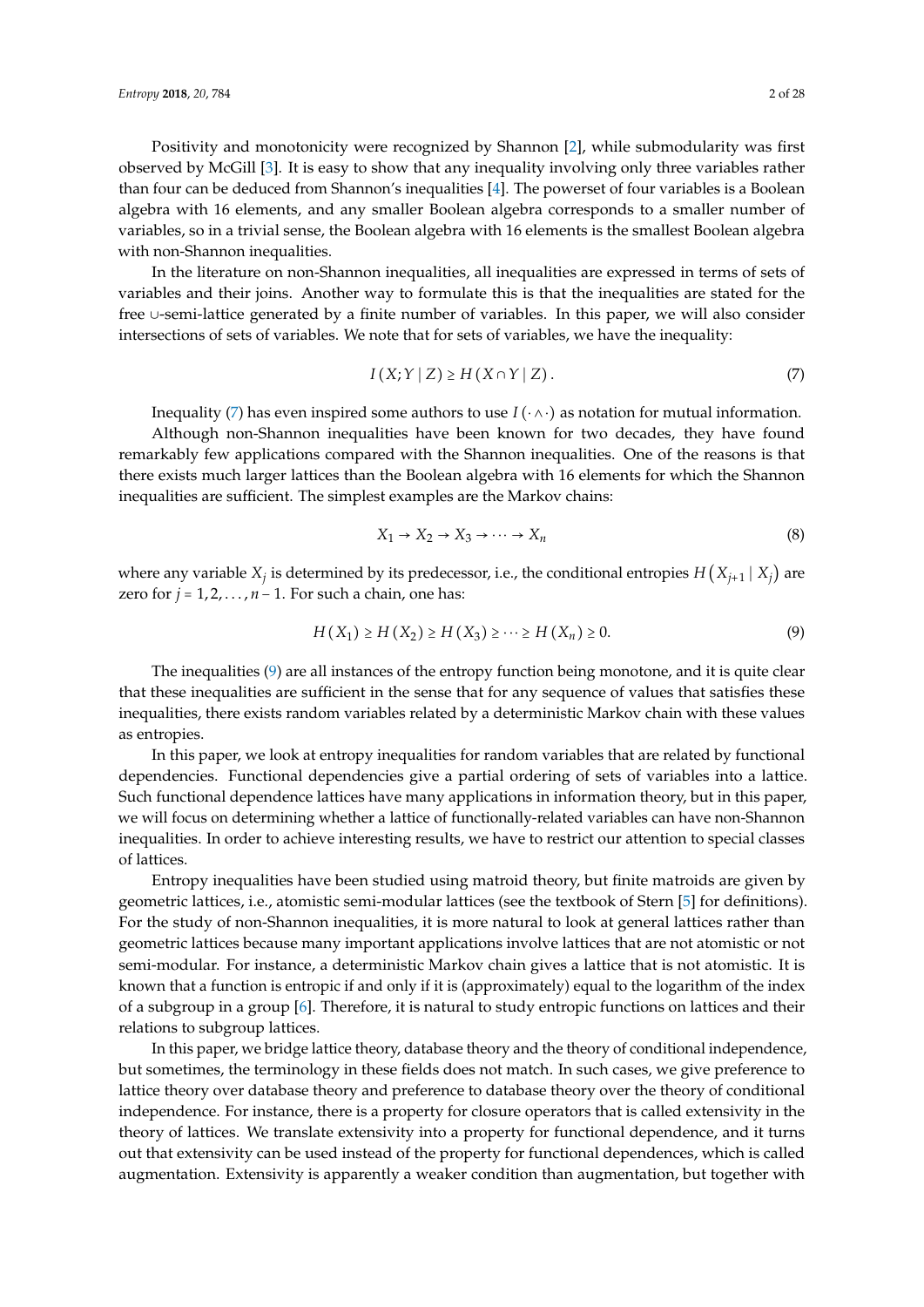the properties called monotonicity and transitivity, they are equivalent on finite lattices. Finally, we translate extensivity from functional dependencies to separoid relations that model the concept of conditional independence. In the literature on conditional independence, extensivity has been termed "normality" without any explanation why this term is used. We called it extensivity because it is equivalent to the notion of extensivity in lattice theory, which we consider as a more fundamental theory.

The paper is organized as follows. In Section [2,](#page-2-0) we describe the link between lattice theory and the theory of functional dependences in detail. We demonstrate how properties of closure operators associated with sub-semilattices correspond to the properties of functional dependence that are normally called Armstrong's axioms. In Section [3,](#page-5-0) we describe positive monotone submodular functions (polymatroid functions) and how they lead to separoid relations on lattices. These separoid relations generalize the notion of conditional independence known from Bayesian networks and similar graphical models. We demonstrate how properties of separoid relations correspond to properties of functional dependences.

In Section [4,](#page-9-0) we describe entropy functions on lattices and how they correspond to subgroup lattices of a group. We conjecture that the Shannon inequalities are sufficient for describing entropic polymatroid functions of a lattice if and only if the lattice does not contain a special lattice as a sub-semilattice. In Section [5,](#page-12-0) we develop some technical results related to "gluing" lattices together. The gluing technique is very useful for planar lattices, and in Section [6,](#page-14-0) we demonstrate that entropic functions on planar modular lattices can be described by Shannon's inequalities.

We finish with a short discussion, where we outline some future research directions. There is one appendix with some additional comments related to Armstrong's axioms. These are mainly intended for readers that are familiar with the theory of functional dependencies in databases. A second appendix contains a long list of lattices that are used to document that polymatroid functions on lattices with seven or fewer elements can be described by Shannon's inequalities.

Some of the results presented in this paper have been published in preliminary form and without proof [\[7,](#page-26-1)[8\]](#page-26-2), but since then, most of the results have now been strengthened or reformulated. In this paper, all proof details will be given.

#### <span id="page-2-0"></span>**2. Lattices of Functional Dependence**

In this section, we shall briefly describe functional dependencies and their relation to lattice theory. The relation between functional dependence and lattices has been studied [\[7,](#page-26-1)[9](#page-26-3)[–13\]](#page-26-4). The relation between lattices and functional dependencies is closely related to minimal sets of Shannon-type inequalities [\[14,](#page-26-5)[15\]](#page-26-6). Relations between functional dependencies and Bayesian networks have also been described [\[8,](#page-26-2)[16\]](#page-26-7). Many problems in information theory and cryptography can be formulated in terms of functional dependencies.

**Example 1.** *Consider a group consisting of n agents. One might be interested in giving each agent in the group part of a password in such a way that no single agent can recover the whole password, but any two agents are able to recover the password. Here, the password should be a function of the variables known by any two agents, but must not be a function of a variable held by any single agent. The functional dependence structure is the lattice illustrated in the Hasse diagram in Figure [1.](#page-3-0) The node at the top illustrates the password. Each of the intermediate nodes represents the knowledge of an agent. The bottom node represents no knowledge.*

A ∧-semilattice is a set equipped with a binary operator ∧ that satisfies the following properties:

| Commutativity | $X \wedge Y = Y \wedge X$ .                       | (10) |
|---------------|---------------------------------------------------|------|
| Associativity | $(X \wedge Y) \wedge Z = X \wedge (Y \wedge Z)$ , | (11) |
| Idempotency   | $X \wedge X = X$ .                                | (12) |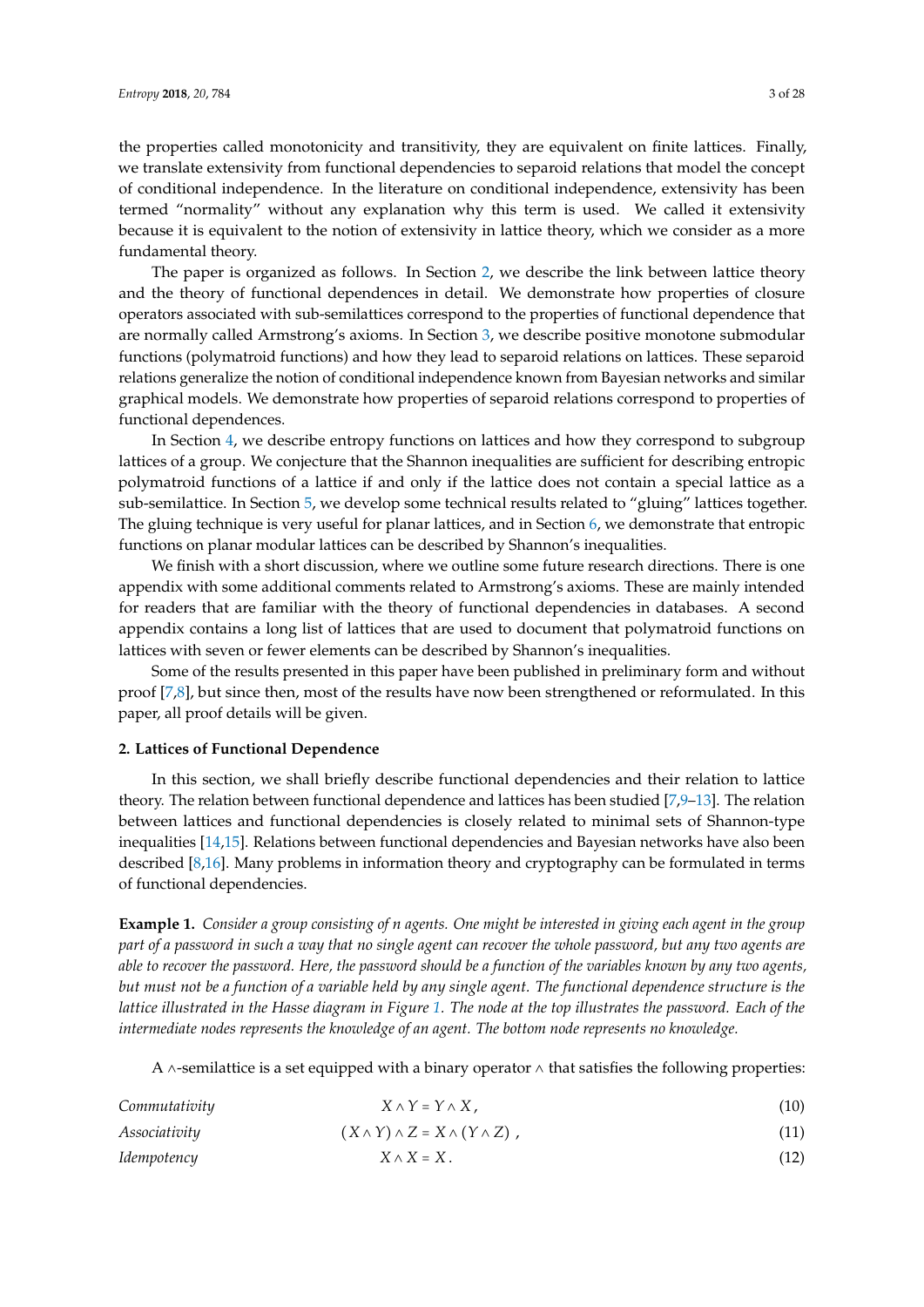<span id="page-3-0"></span>For a ∧-semilattice the relation  $X \wedge Y = X$  defines a preordering that we will denote  $X \leq Y$ . If  $(L,\wedge)$  is a semilattice, then we say that M is sub-semilattice if M is closed under the  $\wedge$  operation. Let  $(\mathcal{L}, \land)$  denote a semilattice. Let  $\downarrow$  *X* = {*Y* ∈  $\mathcal{L}$  | *Y* ≤ *X*}. Then,  $\downarrow$  (*X* ∧ *Y*) = ( $\downarrow$  *X*) ∩ ( $\downarrow$  *Y*). Therefore, we can identify any finite semilattice with a ∩-semilattice in a powerset. Since we will usually identify semilattice elements with sets of variables, we will often use ⊆ and ∩ to denote the ordering and the meet operation.



**Figure 1.** Hasse diagram of the lattice  $M_n$  for  $n = 5$ .

In this paper, we will assume that all semilattices and all lattices are finite. If a ∩-semilattice ( $\mathcal{L}, \cap$ ) has a maximal element, then a binary operator  $\vee$  can be defined as:

$$
X \vee Y = \bigcap_{\substack{Z \supseteq X \\ Z \supseteq Y}} Z \tag{13}
$$

and then,  $(\mathcal{L}, \cap, \vee)$  is a lattice.

Let  $(\mathcal{L}, \subseteq)$  denote a lattice with M as a sub-semilattice with the same maximal element as  $\mathcal{L}$ . Then, a unary operator  $cl: \mathcal{L} \rightarrow \mathcal{L}$  can be defined by:

<span id="page-3-2"></span><span id="page-3-1"></span>
$$
cl(X) = \bigcap_{\substack{Z \supseteq X \\ Z \in \mathcal{M}}} Z
$$
 (14)

The operator *cl* is a closure operator [\[17\]](#page-26-8), i.e., it satisfies:

| Extensivity | $X \subseteq cl(X)$ , | (15) |
|-------------|-----------------------|------|
|             |                       |      |

*Monotonicity*  $X \subseteq Y$  implies  $cl(X) \subseteq cl(Y)$ , (16)

$$
Idempotency \qquad cl\left(cl(X)\right) = cl\left(X\right). \tag{17}
$$

For any closure operator *cl*, the element *X* is said to be closed if *cl* (*X*) = *X*. If *X* and *Y* are closed, then *X* ∩ *Y* is closed ([\[18\]](#page-26-9), [Lemma 28]), so the closed elements of a lattice under a closure operator form a ∩-semilattice.

**Proposition 1.** *Let*  $(L, \subseteq)$  *denote a finite lattice. Assume that a subset* M *of* L *is closed under the meet operation and has the same maximal element as* L*. Then,* M *is a lattice under the ordering* ⊆ *with the meet operation in M given by*  $\cap$  *and join operation in M given by*  $X \cup Y = cl(X \cup Y)$ *.* 

**Example 2.** *If G is a group, then a subgroup is defined as a subset that is closed under the group operations. The closure of a subset of G is the subgroup generated by the subset. The lattice of subgroups forms a* ∩*-semilattice in the lattice of all subsets of the group. Let G denote a finite group. For any subgroup*  $\tilde{G} \subseteq G$ *, we associate the variable*  $X_{\tilde{G}}$  *that maps an element*  $g \in G$  *into the left coset*  $g\tilde{G}$ *. Then, the subgroup lattice of* G *is mapped into a lattice of variables where the subset ordering of subgroups is equivalent to functional dependences between the corresponding variables.*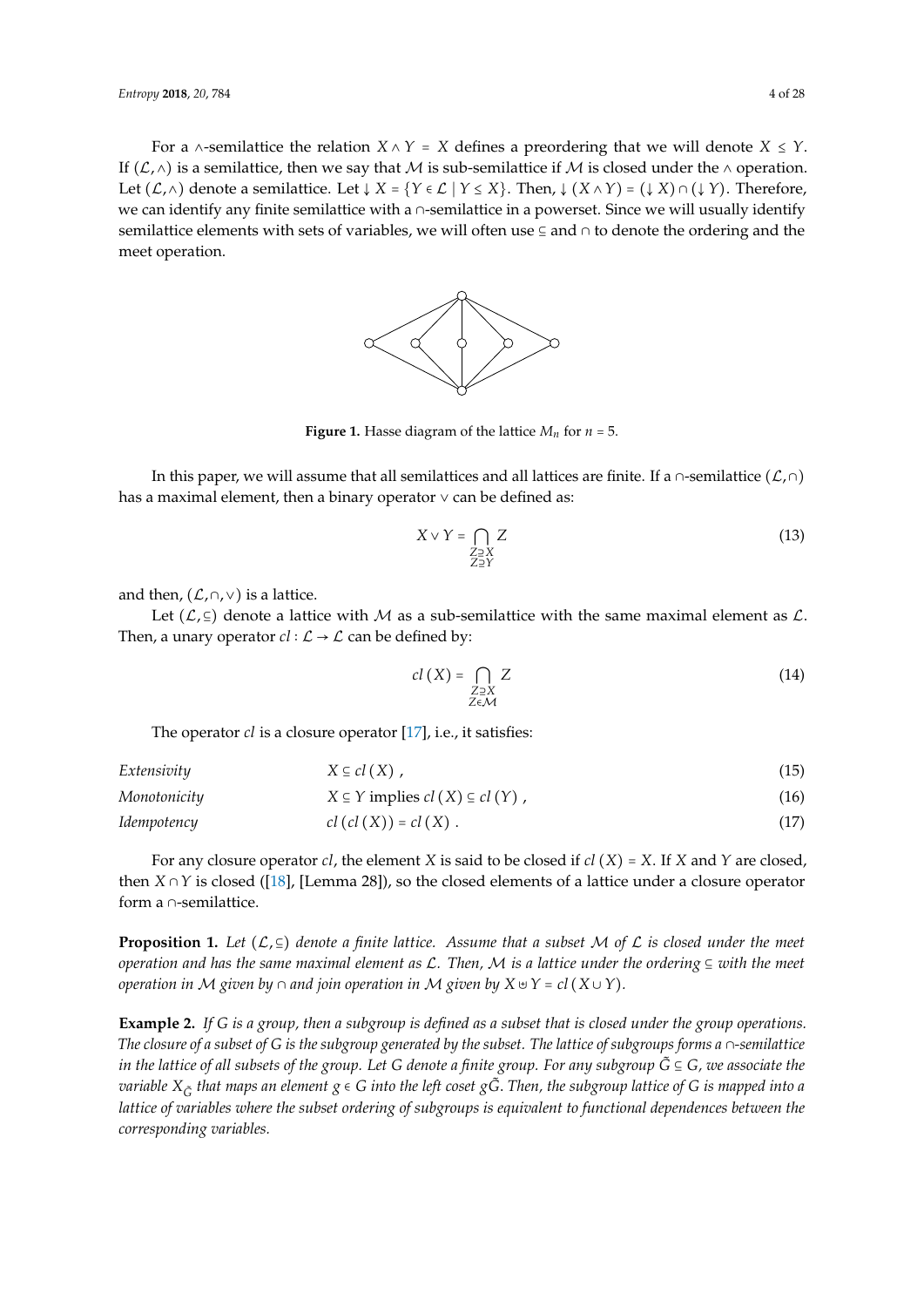**Proposition 2.** *If cl is a closure operator on a lattice, then the relation*  $cl(X) \supseteq Y$  *and the relation*  $cl(X) \supseteq cl(Y)$ *are equivalent. The relation*  $X \to Y$  *given by cl*( $X$ )  $\supseteq Y$  *satisfies the following properties.* 

<span id="page-4-2"></span><span id="page-4-0"></span>

| Extensivity  | $X \rightarrow Y$ implies $X \rightarrow X \uplus Y$ ,                | (18) |
|--------------|-----------------------------------------------------------------------|------|
| Monotonicity | $X \supseteq Y$ implies $X \rightarrow Y$ ,                           | (19) |
| Transitivity | If $X \rightarrow Y$ and $Y \rightarrow Z$ , then $X \rightarrow Z$ . | (20) |

**Remark 1.** *The monotonicity of* → *is called reflexivity in the literature on databases. We reserve the notion of reflexivity to the relation*  $X \to X$ *, in accordance with the terminology for ordered sets. In database theory, the property*  $X \rightarrow X$  *is called self determination.* 

*In the literature on databases extensivity,* [\(18\)](#page-4-0) *is replaced by an apparently stronger property called augmentation, but in a finite lattice augmentation can be proven from extensivity, monotonicity and transitivity. See Appendix [A](#page-18-0) for details.*

<span id="page-4-1"></span>If the properties [\(18\)](#page-4-0)–[\(20\)](#page-4-1) are satisfied, we say that the relation  $\rightarrow$  satisfies Armstrong's axioms [\[19\]](#page-26-10)

**Proof.** Assume that  $cl(X) ≥ cl(Y)$ . Using extensivity [\(15\)](#page-3-1), we get  $cl(Y) ≥ Y$ . The transitivity of  $≥$  then gives  $cl(X)$  ⊇  $Y$ .

Assume *cl*(*X*) ⊇ *Y*. Then, the monotonicity [\(16\)](#page-3-2) gives *cl*(*cl*(*X*)) ⊇ *cl*(*Y*), and the idempotent gives  $cl(X)$  ⊇  $cl(Y)$ .

To prove the extensivity [\(18\)](#page-4-0) of  $\rightarrow$ , assume that *cl*(*X*)  $\supseteq$ *Y*. Using the extensivity [\(15\)](#page-3-1), we also get *cl*(*X*) ⊇ *X*. Combining these two inequalities gives  $cl(X)$  ⊇  $X \oplus Y$ , as desired.

The monotonicity [\(19\)](#page-4-2) of  $\rightarrow$  follows directly from the monotonicity [\(15\)](#page-3-1) of *cl*.

The transitivity [\(20\)](#page-4-1) of  $\rightarrow$  follows from the transitivity of  $\supseteq$ .  $\square$ 

If  $\mathcal L$  is a lattice with a relation  $\rightarrow$  that satisfies Armstrong's axioms, then we say that a lattice element *X* is  $\rightarrow$  closed if *X*  $\rightarrow$  *Y* implies that *X*  $\supseteq$  *Y*.

<span id="page-4-3"></span>**Theorem 1.** Let  $\mathcal L$  be finite lattice with a relation  $\to$  that satisfies Armstrong's axioms. Then, the set of  $\to$  closed *elements form a*  $\cap$ *-semilattice with the same maximal element as*  $\mathcal{L}$ *. The relation*  $X \rightarrow Y$  *holds if and only if cl* (*X*) ⊇ *Y, where cl denotes the closure operator with respect to the semilattice.*

**Proof.** Assume that  $X_1$  and  $X_2$  are closed and that  $X_1 \cap X_2 \to Y$ . The monotonicity [\(19\)](#page-4-2) implies  $X_i \rightarrow X_1 \cap X_2$ , and then, the transitivity [\(20\)](#page-4-1) implies that  $X_i \rightarrow Y$ . Since  $X_i$  is closed, we have  $X_i \supseteq Y$ . Since this holds for both  $i = 1$  and  $i = 2$ , we have  $X_1 \cap X_2 \supseteq Y$ , implying that  $X_1 \cap X_2$  is closed. The monotonicity [\(19\)](#page-4-2) also implies that the maximal element of  $\mathcal L$  is closed so that the set of closed elements *M* forms a ∩-semilattice with a closure operator  $cl_{\mathcal{M}}$ .

Let *cl* denote the closure with respect to *M*. We will prove that  $X \rightarrow cl(X)$ . Let  $X_1 = X$ . Assume that *X*<sub>1</sub> is not → closed. The,n there exists *Y*<sub>1</sub> such that *X*<sub>1</sub> → *Y*<sub>1</sub> and *X*<sub>1</sub> ⊉ *Y*<sub>1</sub>. Using the extensivity [\(18\)](#page-4-0), we get *X*<sub>1</sub> → *X*<sub>1</sub> ⊎ *Y*<sub>2</sub>. Define *X*<sub>2</sub> = *X*<sub>1</sub> ⊎ *Y*<sub>1</sub>. Then, *X*<sub>1</sub> → *X*<sub>2</sub> and *X*<sub>1</sub> ⊂ *X*<sub>2</sub>. Iterate this construction so that:

<span id="page-4-4"></span>
$$
X_1 \to X_2 \to \cdots \to X_n \,,\tag{21}
$$

$$
X_1 \subset X_2 \subset \cdots \subset X_n \,. \tag{22}
$$

Since the lattice is finite, the construction must terminate, and when it terminates,  $X_n$  is closed. Using transitivity, we get  $X \to X_n$  and  $X \subseteq X_n$ . Since *cl* (*X*) is the smallest closed element greater than *X*, we have  $X \rightarrow cl(X)$ .

If  $cl(X) \supseteq Y$ , then  $cl(X) \rightarrow Y$  by monotonicity [\(19\)](#page-4-2), and then,  $X \rightarrow Y$  by transitivity [\(20\)](#page-4-1). If  $X \rightarrow Y$ , then  $cl(X) \rightarrow Y$ . Using that  $cl(X)$  is  $\rightarrow$  closed, we get  $cl(X) \supseteq Y$ .  $\Box$ 

We will look at functional dependencies in databases. Assume that a set of records is labeled by elements in a set *A*. In statistics records are the individual elements of a sample. For each record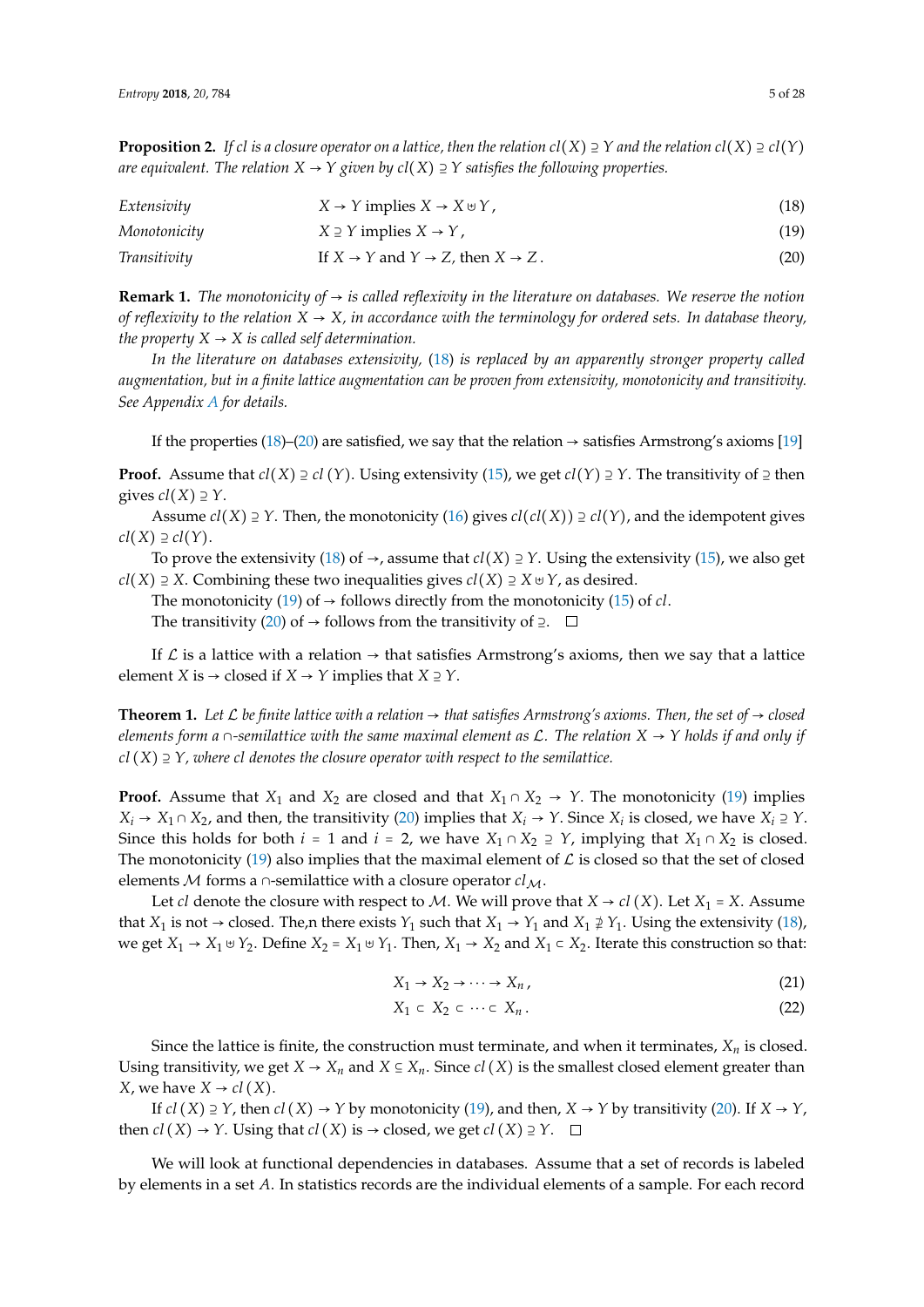*a* ∈ *A*, the database contains the values of various attributes given by a number of functions from *A* to the set of possible attributes. Sets of such functions will be denoted by capital letters, and these will be our variables. We say that *X* determines *Y* and write  $X \rightarrow Y$  if there exists some function *f* such that  $Y(a) = f(X(a))$  for any record  $a \in A$ . Then, the relation  $\rightarrow$  satisfies Armstrong's axioms. Armstrong proved that these axioms form a complete set of inference rules [\[19\]](#page-26-10). That means that if a set *A* of functional dependencies is given and a certain functional dependence  $X \rightarrow Y$  holds in any database where all the functional dependencies in *A* hold, then  $X \rightarrow Y$  holds in that database. Therefore, for any functional dependence  $X \rightarrow Y$  that cannot be deduced using Armstrong's axioms, there exists a database where the functional dependence is violated [\[20,](#page-26-11)[21\]](#page-26-12). As a consequence, there exists a database where a functional dependence holds if and only if it can be deduced from Armstrong's axioms. Using the result that Armstrong's axioms are equivalent to the closed sets forming a lattice, Armstrong's result is easy to prove.

<span id="page-5-1"></span>**Theorem 2.** *For any finite lattice* L*, there exists a database with a set of related variables such that the elements of the lattice corresponds to closed sets under functional dependence.*

**Proof.** As the set of records, we take the elements of the lattice L. With each  $Y \in \mathcal{L}$ , we associate a function *f*<sup>*Y*</sup> ∶  $\mathcal{L} \rightarrow \mathcal{L}$  given by *f*<sup>*Y*</sup> (*X*) = *Y* ∩ *X*. If *Y*<sub>1</sub> ⊇ *Y*<sub>2</sub>, then:

$$
f_{Y_2}(X) = Y_2 \cap X = Y_2 \cap (Y_1 \cap X) = f_{Y_2}(f_{Y_1}(X))
$$
 (23)

so that  $f_{Y_2} = f_{Y_2} \circ f_{Y_1}$ . Therefore,  $f_{Y_1} \rightarrow f_{Y_2}$ .

Assume that  $f_{Y_1} \to f_{Y_2}$ . Let  $X_1 = Y_1$  and  $X_2 = Y_1 \uplus Y_2$ . Then,  $f_{Y_1}(X_1) = f_{Y_1}(X_2) = Y_1$ , while *f*<sub>*Y*2</sub> (*X*<sub>1</sub>) = *Y*<sub>1</sub> ∩ *Y*<sub>2</sub> and *f*<sub>*Y*<sub>2</sub></sub> (*X*<sub>2</sub>) = *Y*<sub>2</sub>. Using that *f*<sub>*Y*<sub>1</sub></sub> → *f*<sub>*Y*<sub>2</sub></sub>, we get *Y*<sub>1</sub> ∩ *Y*<sub>2</sub> = *Y*<sub>2</sub>, so that *Y*<sub>1</sub> ⊇ *Y*<sub>2</sub>.

We have seen that for a subgroup lattice of a group, there exists a lattice of functional dependence. The opposite is also true. To each database with attributes related by functional dependence, there is a group. The construction is as follows. Let *A* denote a set of records. Let *G* = *Sym*(*A*) be the symmetric group consisting of permutations of the records. If *X* is a function on *A*, then we define the stabilizer group  $G_X$  as the set of permutations that leave *X* invariant, i.e., permutations  $\pi \in Sym(A)$  such that  $X(\pi(a)) = X(a)$  for all  $a \in A$ . Then,  $X \to Y$  if and only if  $G_X \subseteq G_Y$ . In this way, the functional dependence lattice of a database can be mapped into a lattice of subgroups of a group.

Combining Theorem [2](#page-5-1) with the stabilizers subgroups of the symmetric group of a database, we get the following result that was first proven in 1946 by Whitman [\[22\]](#page-26-13).

**Corollary 1.** *Any finite lattice can be represented as a functional dependence lattice generated by subgroups of a group.*

#### <span id="page-5-0"></span>**3. Polymatroid Functions and Separoids**

**Definition 1.** On a lattice, the submodularity of a function h is defined via the inequality  $h(X) + h(Y) \ge$ *h* (*X* ⊎*Y*) + *h* (*X* ∩*Y*)*. If the submodular inequality holds with equality, we say that the function is modular. A polymatroid function on a lattice is a function that is non-negative, increasing and sub-modular.*

**Example 3.** Let  $\mathcal L$  be finite atomistic lattice with a ranking function  $r : \mathcal L \to \mathbb R$ . Then, L is a geometric lattice if *and only if the function r is polymatroid ([\[5\]](#page-25-4), Corollary 1.9.10).*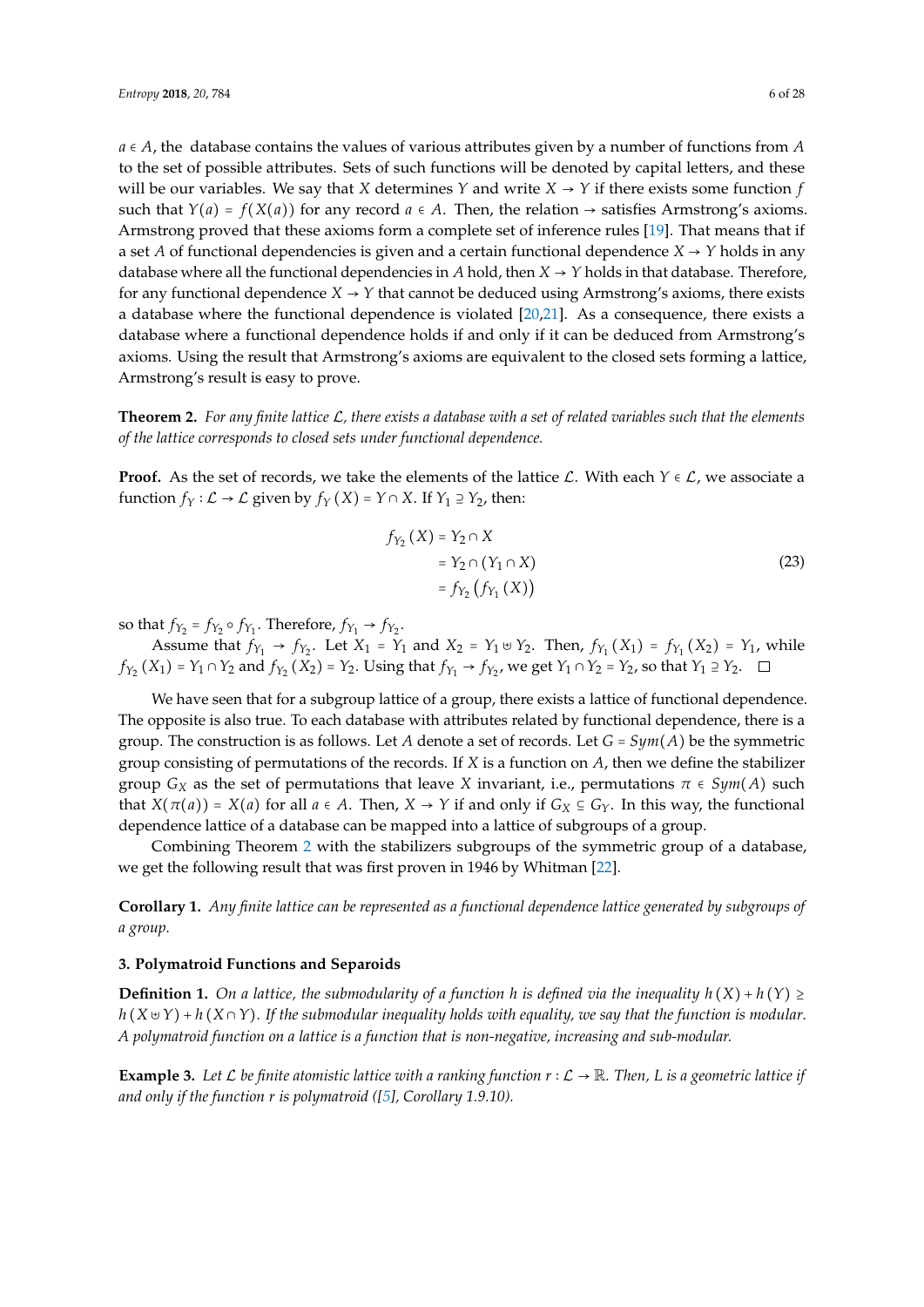For a polymatroid function *h* on a lattice, one may introduce a function *I<sup>h</sup>* (⋅; ⋅ ∣ ⋅) that corresponds to conditional mutual information by:

<span id="page-6-0"></span>
$$
I_h(X;Y|Z) = h(X \cup Z) + h(Y \cup Z) - h(X \cup Y \cup Z) - h(Z).
$$
 (24)

One can rewrite  $I_h(\cdot; \cdot | \cdot)$  as:

$$
I_h(X;Y|Z) = h(X \cup Z) + h(Y \cup Z) - h(X \cup Y \cup Z) - h((X \cup Z) \cap (Y \cup Z)) + h((X \cup Z) \cap (Y \cup Z)) - h(Z).
$$
\n
$$
(25)
$$

Since *h* is monotone and submodular, we have:

$$
I_h(X;Y|Z) \ge 0. \tag{26}
$$

It is straightforward to verify that:

$$
Symmetry \qquad I_h(X;Y|Z) = I_h(Y;X|Z) , \qquad (27)
$$

Chain rule 
$$
I_h(X; Y \cup Z | W) = I_h(X; Y | W) + I_h(X; Z | Y \cup W)
$$
. (28)

We will say that a function  $I(\cdot; \cdot | \cdot)$  that satisfies positivity [\(26\)](#page-6-0), symmetry [\(27\)](#page-6-1) and the chain rule [\(28\)](#page-6-2) is a separoid function.

**Proposition 3.** *If I* (⋅, ⋅ ∣ ⋅) *is a separoid function, then the following property is satisfied.*

*Monotonicity* 
$$
Y \subseteq Z
$$
 implies  $I(X;Y | Z) = 0$ . (29)

**Proof.** Assume that  $Y \subseteq Z$ . We can use the chain rule [\(28\)](#page-6-2) to get:

<span id="page-6-6"></span><span id="page-6-5"></span><span id="page-6-4"></span><span id="page-6-3"></span><span id="page-6-2"></span><span id="page-6-1"></span>
$$
I(X;Y|Z) = I(X;Y \cup Y|Z)
$$
  
= 
$$
I(X;Y|Z) + I(X;Y|Y \cup Z)
$$
  
= 
$$
2 \cdot I(X;Y|Z).
$$
 (30)

Hence, monotonicity [\(29\)](#page-6-3) is satisfied.  $\square$ 

The relation *I*<sub>*h*</sub> (*X*; *X* | *Z*) = 0 is equivalent to *h* (*X* ⊎ *Z*) = *h* (*Z*), and this relation will be denoted *X*  $\rightarrow$ <sub>*h*</sub> *Z*. The first to observe that *to*<sub>*h*</sub> defines a lattices was Shannon, who published a very short paper on this topic in 1953 [\[23\]](#page-26-14). Shannon did not mention the relation to the theory of functional dependences because that theory was only developed two decades later. Surprisingly, Shannon's paper was only cited once until 2002!

The relation  $\rightarrow$ <sub>h</sub> satisfies Armstrong's axioms, and the most instructive way to see this is via separoid relations. If *h* is a polymatroid function, then the relation  $I_h(X, Y | Z) = 0$  will be denoted *X*  $\mu$ <sub>*h</sub> Y* | *Z*. Following Dawid et al. [\[24](#page-26-15)[,25\]](#page-26-16), we say that a relation (⋅  $\mu$ ⋅ |⋅) on a lattice ( $\mathcal{L}$ ,  $\cap$ ,  $\uplus$ ) is a</sub> separoid relation, if it has the following properties:

| Monotonicitu<br>$Y \subseteq Z$ implies $X \perp Y \mid Z$ , | (31) |  |
|--------------------------------------------------------------|------|--|
|--------------------------------------------------------------|------|--|

| Symmetry   | $X \perp Y$   Z implies $Y \perp X$   Z,                                              | (32) |
|------------|---------------------------------------------------------------------------------------|------|
| Chain rule | $X \perp Y \cup Z$   W, if and only if $X \perp Y$   W and $X \perp Z$   $Y \cup W$ . | (33) |

**Remark 2.** *The term monotonicity was used for a different concept by Paolini [\[26\]](#page-26-17). In [\[24](#page-26-15)[,25\]](#page-26-16), a weaker condition than monotonicity was used, but their condition together with the chain rule implies monotonicity.*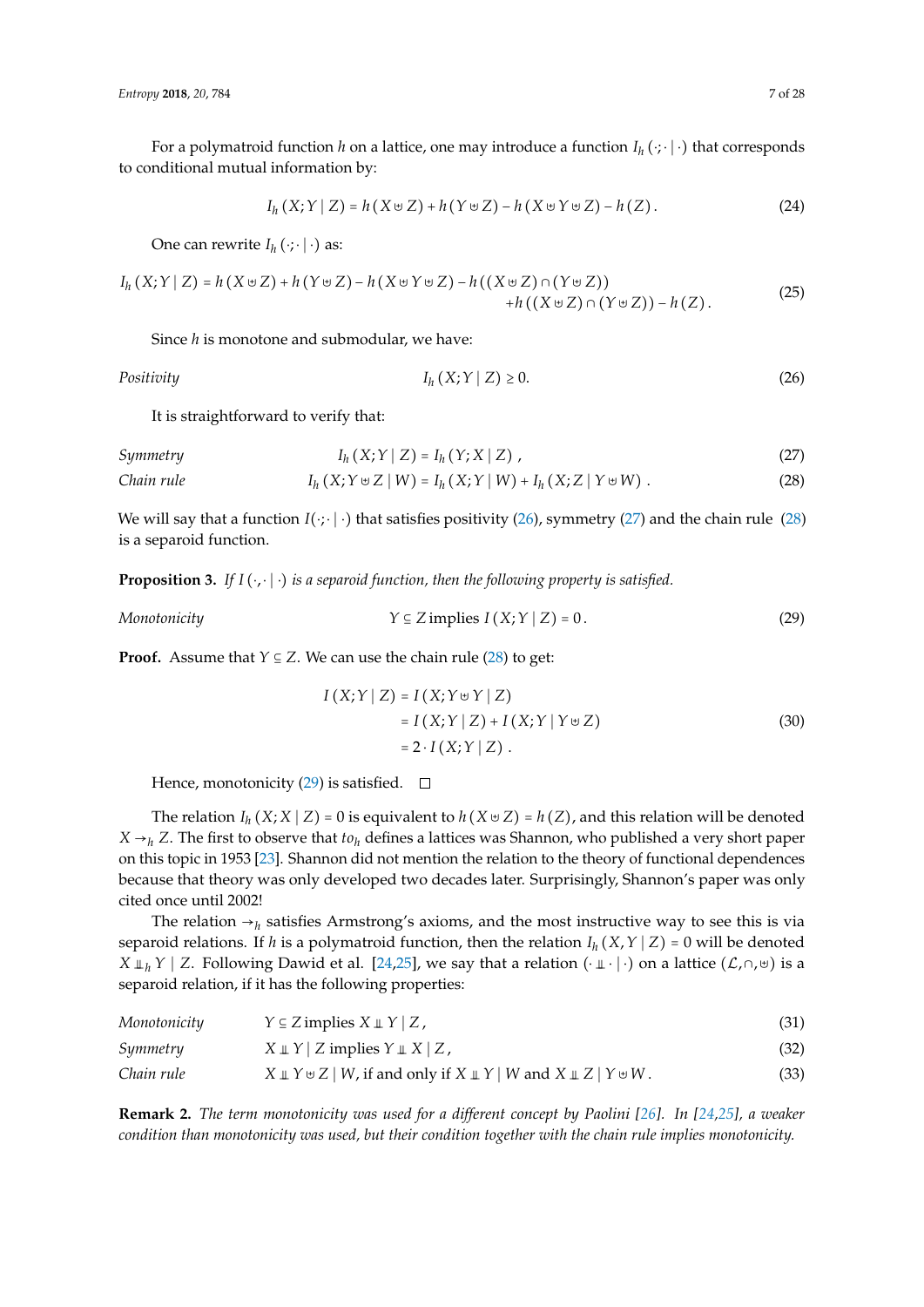With this definition we see that  $\mathbb{I}_h$  is a separoid relation. The properties [\(31\)](#page-6-4)–[\(33\)](#page-6-5) should hold for all  $X, Y, Z, W \in \mathcal{L}$ . In this paper, we are particularly interested in the case where the subsets are not disjoint. In the literature on Bayesian networks and similar graphical models, the focus has been on disjoint sets where only the last two properties [\(32\)](#page-6-6) and [\(33\)](#page-6-5) are used to define a semi-graphoid relation [\[27\]](#page-26-18). See also [\[28\]](#page-26-19), Remark 2.5, where it is noted that semi-graphoid relations can be defined on join semi-lattices.

A long list of properties for the notion of independence was given by Paolini [\[26\]](#page-26-17), but Studený has proven that one cannot deduce all properties of statistical conditional independence from a finite list of axioms [\[28](#page-26-19)[,29\]](#page-26-20).

**Proposition 4.** *A separoid relation* (⋅ ⋅ ∣ ⋅) *on a lattice satisfies the following properties.*

<span id="page-7-1"></span><span id="page-7-0"></span>

| Extensivity  | $X \perp Y$   Z implies $X \perp Y \cup Z$   Z,                         | (34) |
|--------------|-------------------------------------------------------------------------|------|
| Transitivity | If $X \perp Y$   W and $X \perp Z$   $Y \cup W$ , then $X \perp Z$   W. | (35) |

**Remark 3.** *Property* [\(34\)](#page-7-0)*, which we call extensivity, was called normality by Paolini [\[26\]](#page-26-17).*

**Proof.** To prove the extensivity [\(34\)](#page-7-0), assume that  $X \perp Y \mid Z$ , which is equivalent to  $X \perp Y \mid Z \cup Z$ . The monotonicity [\(31\)](#page-6-4) gives  $X \perp Z \mid Z$ . The conclusion  $X \perp Y \cup Z \mid Z$  is obtained by the chain rule [\(33\)](#page-6-5).

To prove the transitivity [\(35\)](#page-7-1), assume that *X Y* ∣ *W* and *X Z* ∣ *Y* ⊎*W*. The chain rule [\(33\)](#page-6-5) applied twice gives  $X \perp Y \cup Z \mid W$  and  $X \perp Z \mid W$ . □

In a set of random variables, we note that if *Y* is independent of *Y* given *X*, then *Y* is a function of *X* almost surely. If  $Y \perp Y \mid X$ , we write  $X \rightarrow_{\perp} Y$ .

**Theorem 3.** *If* (L,∩,⊎) *is a lattice with a separoid relation* (⋅ ⋅ ∣ ⋅)*, then the relation* → *satisfies Armstrong's axioms. The relation*  $(·\mathbb{L}·)$  *restricted to the lattice of closed lattice elements is separoid.* 

**Proof.** The extensivity [\(18\)](#page-4-0) of  $\rightarrow \mathbb{I}$  follows directly from the extensivity [\(34\)](#page-7-0) of  $\mathbb{I}$ .

The monotonicity [\(19\)](#page-4-2) follows directly from the monotonicity [\(31\)](#page-6-4).

To prove the transitivity of  $\rightarrow_{\perp}$ , assume that  $X \rightarrow_{\perp} Y$  and  $Y \rightarrow_{\perp} Z$ . The monotonicity [\(31\)](#page-6-4) implies that  $Z \perp X \mid Z \cup Y$ , which by the chain rule [\(33\)](#page-6-5), implies  $Z \perp Z \cup X \mid Y$ . By the chain rule (33), we have *Z*  $\perp$  *Z*  $\perp$  *Y* ⊎ *X*. The monotonicity [\(31\)](#page-6-4) also gives *Z*  $\perp$  *Y* | *Y* ⊎ *X*, which together with *X* →  $\perp$  *Y* implies that *Z*  $\perp$  *Y* | *X* by transitivity [\(35\)](#page-7-1). The transitivity (35) then implies *Z*  $\perp$  *Z* | *X*.

To prove that the relation  $(\cdot \perp \cdot)$  restricted to the lattice of closed lattice elements is separoid, one just has to prove that *X*  $\perp$  *Y* | *Z* if and only if *X*  $\perp$  *cl*<sub> $\perp$ </sub> (*Y*) | *Z* if and only if *X*  $\perp$  *Y* | *cl*<sub> $\perp$ </sub> (*Z*). This follows from Armstrong's results.  $\square$ 

The significance of this theorem is that if we start with a separoid relation on a lattice, then this separoid relation is also a separoid when restricted to elements that are closed under the relation  $\rightarrow_{\perp}$ .

#### **Theorem 4.** *Any finite lattice can be represented as a closure system of a separoid relation defined on a powerset.*

**Proof.** For any finite lattice  $\mathcal{L}$ , one identifies the elements with subgroups of a group *G*. If the group *G* is assigned a uniform distribution, then the variable corresponding to a subgroup will also have a uniform distribution. With this distribution, a variable is independent of itself given another variable if and only if the other variable determines the first variable. Therefore, statistical independence with respect to the uniform distribution on *G* gives a separoid relation for which the closure is the original lattice.  $\square$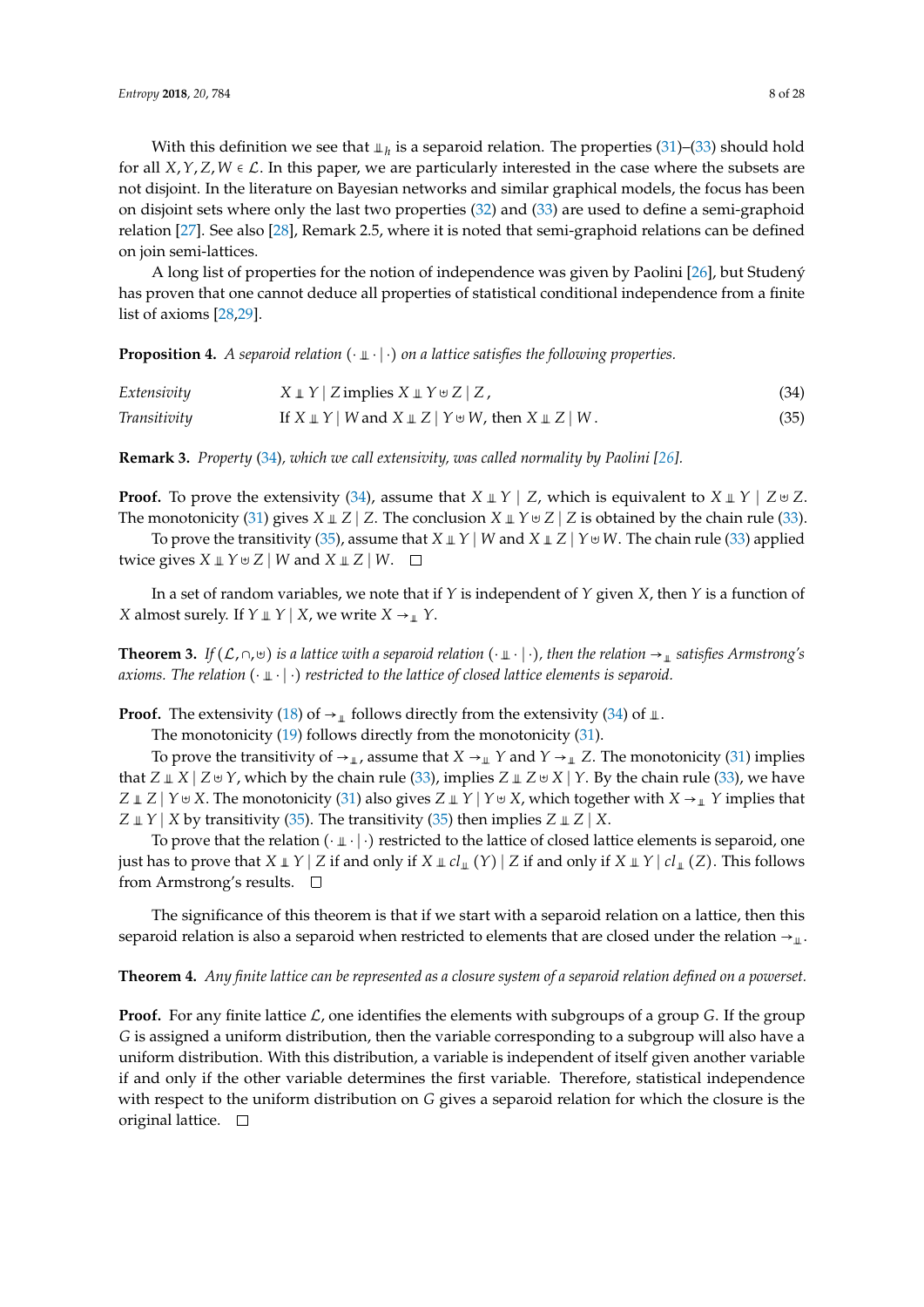Assume that *X* and *Y* are  $\rightarrow$ <sub>*h*</sub> closed. Then:

$$
h\left(cl_{\rightarrow_h}(X\uplus Y)\right) + h\left(X\cap Y\right) = h\left(X\uplus Y\right) + h\left(X\cap Y\right)
$$
  
\n
$$
\leq h\left(X\right) + h\left(Y\right). \tag{36}
$$

Therefore, *h* restricted to the  $\rightarrow$ <sub>*h*</sub> closed elements is polymatroid. We may summarize these observations in the following proposition.

<span id="page-8-0"></span>**Proposition 5.** *If h is a polymatroid function defined on the lattice* (L, ⊆)*, then the relation* →*<sup>h</sup> satisfies Armstrong's axioms. The function h restricted to the lattice of* →*<sup>h</sup> closed elements is polymatroid.*

We recall that a pair of point (*Y*, *Z*) is said to be a modular pair, and we write *Y*M*Z* if *Y*∩*Z* ⊆ *X* ⊆ *Z* implies that:

$$
(X \cup Y) \cap Z = X. \tag{37}
$$

If all pairs are modular, we say that the lattice is modular, and we have:

*The modular law* 

$$
X \uplus (Y \cap Z) = (X \uplus Y) \cap Z. \tag{38}
$$

when  $X \subseteq Z$ .

**Proposition 6.** *If*  $(\cdot \mathbf{L} \cdot | \cdot)$  *is a separoid relation on a lattice and:* 

$$
Y \perp\!\!\!\perp Z \mid Y \cap Z \tag{39}
$$

*then Y*M*Z in the lattice of closed elements. In particular, if h is a polymatroid function on a lattice and:*

$$
h(Y) + h(Z) = h(Y \cap Z) + h(Y \cup Z), \tag{40}
$$

*then Y*M*Z in the lattice of closed elements.*

**Proof.** If *Y* ∩ *Z* ⊆ *X* ⊆ *Z*, then we have the following sequence of implications.

$$
Y \perp\!\!\!\perp Z \mid Y \cap Z \tag{41}
$$

$$
Y \perp X \cup Z \mid Y \cap Z \tag{42}
$$

$$
Y \perp Z \mid X \uplus (Y \cap Z) \tag{43}
$$

$$
Y \perp\!\!\!\perp Z \mid X \tag{44}
$$

$$
X \uplus Y \perp\!\!\!\perp Z \mid X \tag{45}
$$

$$
(X \cup Y) \cap Z \perp (X \cup Y) \cap Z \mid X \tag{46}
$$

Hence,

$$
X \to_{\mathbb{L}} (X \cup Y) \cap Z \text{ and } C(X) = cl((X \cup Y) \cap Z).
$$
 (47)

 $\Box$ 

If  $\bot$  is separoid, then according to the extensivity [\(34\)](#page-7-0), the relation *X*  $\bot$  *Y* | *Z* implies:

$$
X \cup Z \perp Y \cup Z \mid Z \tag{48}
$$

so that  $Z \supseteq_{\mathcal{I}} (X \cup Z) \cap (Y \cup Z) \supseteq_{\mathcal{I}} Z$ . Following Dawid [\[24\]](#page-26-15), we define the relation  $X \perp_M Y \mid Z$  by:

$$
Z = (X \uplus Z) \cap (Y \uplus Z). \tag{49}
$$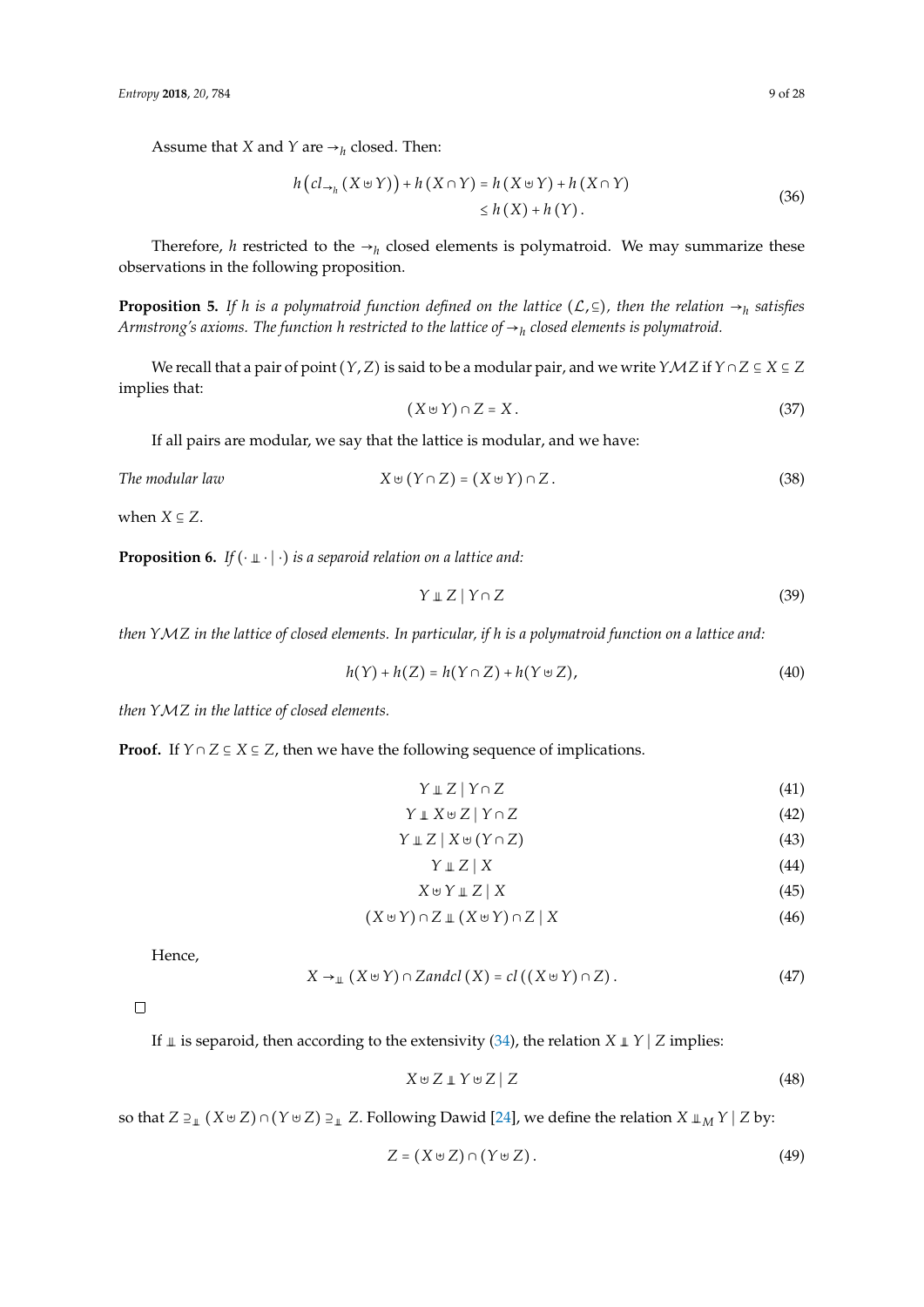**Theorem 5.** *If a polymatroid function h on a lattice is modular, then the lattice of* →*<sup>h</sup> closed elements is modular. If the lattice is modular, then*  $X \perp h$  *Y* | *Z if and only if*  $X \perp M$  *Y* | *Z in the lattice of closed elements.* 

**Proof.** If the function *h* is modular, then all pairs of elements are modular in the lattice of *h*-closed elements, so the lattice of closed elements is modular. In a modular lattice:

$$
I_h(X,Y|Z) = h((X \cup Z) \cap (Y \cup Z)) - h(Z) \tag{50}
$$

so that *X*  $\mu_h Y$  | *Z* holds when  $Z \rightarrow_h (X \cup Z) \cap (Y \cup Z)$ . □

The following result appears in [\[24\]](#page-26-15) with a longer proof.

**Corollary 2.** *For a lattice, the relation*  $X \perp_M Y \mid Z$  *is separoid if and only if the lattice is modular.* 

**Proof.** Assume that the lattice is modular. Then, the ranking function *r* is modular, and  $X \rightarrow r$  *Y* if and only if *X* ⊇ *Y*. Therefore, *X*  $\mathbb{I}_M$  *Y* | *Z* is equivalent to the separoid relation *I<sub>r</sub>* (*X*, *Y* | *Z*) = 0.

Assume that the relation  $\mathbb{I}_M$  is separoid. Since  $X \mathbb{I}_M Y | X \cap Y$ , we have that  $XMY$ . Since all pairs are modular, the lattice is modular.  $\square$ 

### <span id="page-9-0"></span>**4. Entropy in Functional Dependence Lattices**

Let  $\mathcal L$  denote a lattice with maximal element *m*. Let  $\Gamma(\mathcal L)$  denote the set of polymatroid functions on L. The set  $\Gamma(\mathcal{L})$  is polyhedral, and often, we may normalize the polymatroid functions by replacing  $h(\cdot)$  by  $h(\cdot)/h(m)$ . In this way, we obtain a polytope that we will denote  $\Gamma_1(\mathcal{L})$ .

**Definition 2.** *A function h* ∈ Γ (L) *is said to be entropic if there exists a function f from* L *into a set of random variables such that h*  $(X) = H(f(X))$  *for any element X in the lattice.* 

Let  $\Gamma_1^*$  $\int_1^*(\mathcal{L})$  denote the set of normalized entropic functions on  $\mathcal{L}$ , and let  $\Gamma_1^*(\mathcal{L})$  denote the closure of  $\Gamma_1^*$  $_{1}^{*}(\mathcal{L}).$ 

<span id="page-9-1"></span>**Definition 3.** *A lattice is said to be a Shannon lattice if any polymatroid function can be realized approximately by random variables, i.e.,*  $\Gamma_1(\mathcal{L}) = \Gamma_1^*(\mathcal{L})$ .

One may then check whether a lattice is a Shannon lattice by checking that the extreme polymatroid functions are entropic or can be approximated by entropic functions.

**Example 4.** Let *G* denote a finite group. For any subgroup  $\tilde{G} \subseteq G$ , we associate the variable  $X_{\tilde{G}}$  that maps  $a$ n element  $g$  ∈  $G$  *into the left coset*  $g\tilde{G}$ *. The number of possible values of*  $X_{\tilde{G}}$  *is*  $|G:\tilde{G}|=\frac{|G|}{|\tilde{G}|}$ ∣*G*˜∣ *. Assume that the subgroups are given a functional dependence structure where a variable X is given by a function*  $A \rightarrow_B$ *. If*  $A$  *has n elements, then the groups of permutations G have n*! *elements. The subgroup that leaves X invariant has:*

$$
\Pi_{b \in B} \left( n \cdot P \left( X = b \right) \right) ! \tag{51}
$$

*element. Therefore:*

$$
\ln(|G:G_X|) = \ln\left(\frac{n}{\prod_{b \in B} (n \cdot P(X = b))!}\right)
$$
  

$$
\approx -n \cdot \sum_{b \in B} P(X = b) \ln(P(X = b))
$$
  
=  $n \cdot H(X)$ . (52)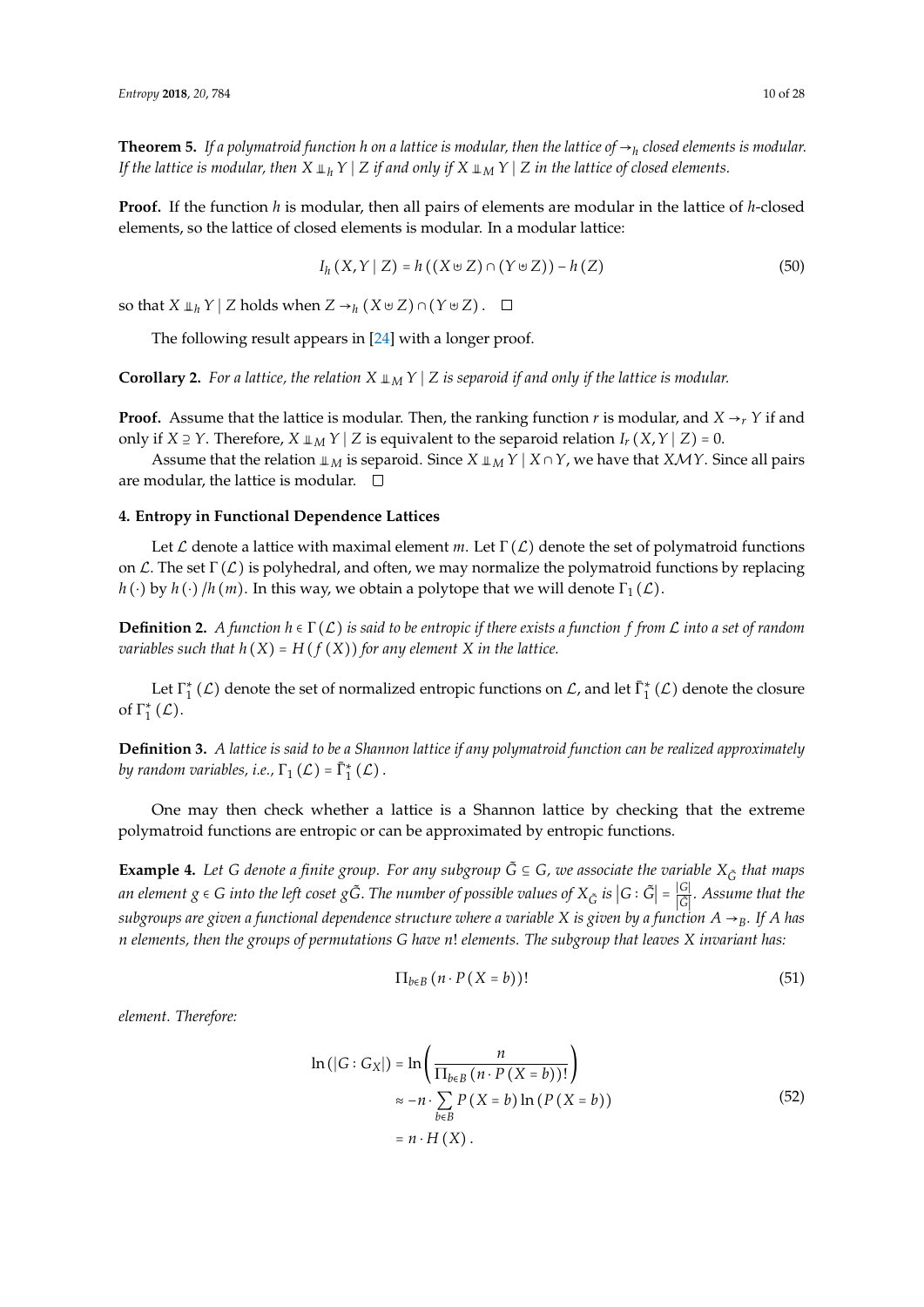*If U is the uniform distribution on the finite group G, then the distribution of XG*˜ *is uniform, and the entropy is*  $H(X_{\tilde{C}}) = \ln(|G|) - \ln(|\tilde{G}|)$ . It has been proven that the set of entropic functions generated form a  $c$ onvex cone. Therefore, the normalized polymatroid functions generated by groups has  $\bar{\Gamma}_1^*$  (L) as closure [\[4\]](#page-25-3).

From Definition [3,](#page-9-1) we immediately get the following result.

**Proposition 7.** *If* L *is a Shannon lattice and M is a subset that is a* ∩*-semi-lattice, then M is a Shannon lattice. In particular, all sub-lattices of a Shannon lattice are Shannon lattices.*

**Proof.** Assume that  $\mathcal{L}$  is a Shannon lattice and that *M* is a sub-lattice. Let  $h : M \to \mathbb{R}$  denote a polymatroid function. For  $\ell \in \mathcal{L}$ , let  $\tilde{\ell}$  denote the  $m \in M$  that minimize  $h(m)$  under the constraint that  $m \supseteq \ell$ . Define the function  $\tilde{h}(\ell) = h(\tilde{\ell})$ . Now,  $\tilde{h}$  is an extension of *h*, and with this definition,  $\tilde{h}$  is non-negative and increasing. For  $x, y \in \mathcal{L}$ , we have:

$$
\tilde{h}(X) + \tilde{h}(Y) = h(\tilde{X}) + h(\tilde{Y})
$$
\n
$$
\geq h(\tilde{X} \oplus \tilde{Y}) + h(\tilde{X} \cap \tilde{Y})
$$
\n
$$
\geq \tilde{h}(X \oplus Y) + \tilde{h}(X \cap Y)
$$
\n(53)

because  $\tilde{X} \cup \tilde{Y} \geq X \cup Y$  and  $\tilde{X} \cap \tilde{Y} \geq X \cap Y$ . Hence,  $\tilde{h}$  is submodular. By the assumption,  $\tilde{h}$  is entropic, so the restriction of  $\tilde{h}$  to *M* is also entropic.  $\Box$ 

With these results it hand, we can start hunting for non-Shannon lattices. We take a lattice that may or may not be a Shannon lattice. We find the extreme normalized polymatroid functions. These extreme polymatroid functions can be found either by hand or by using some suitable software that can find extreme points of a convex polytope specified by a finite set of inequalities. For instance, the R program with package rcdd can find all extreme points of a polytope. For each extreme point, we determine the lattice of closed elements using Proposition [5.](#page-8-0) These lattices of closed sets will often have a much simpler structure than the original lattice, and the goal is to check if these lattices are Shannon lattices or not. It turns out that there are quite a few of these reduced lattices, and they could be considered as the building blocks for larger lattices.

We recall that an element *i* is  $\uplus$ -irreducible if  $i = X \uplus Y$  implies that  $i = X$  or  $i = Y$ . An ∩-irreducible element is defined similarly. An element is double irreducible if it is both ⊎-irreducible and ∩-irreducible. The lattice denoted  $M<sub>n</sub>$  is a modular lattice with a smallest element, a largest element and *n* double irreducible elements arranged in-between.

#### **Theorem 6.** *For any n, the lattice M<sup>n</sup> is a Shannon lattice.*

**Proof.** The proof is essentially the same as the solution to the cryptographic problem stated at the beginning of Section [2.](#page-2-0) The idea is that one should look for groups with a subgroup lattice *M<sup>n</sup>* and then check that the subgroups of such group have the right cardinality.

Let the values in the double irreducible elements be denoted  $h_1, h_2, \ldots, h_n$ . If  $n = 1$ , the extreme polymatroid functions are  $h_1 = 0$  and  $h_1 = 1$ , and these points are obviously entropic. If  $n = 2$ , the extreme points are  $(h_1, h_2) = (0, 1)$ ,  $(h_1, h_2) = (1, 0)$  and  $(h_1, h_2) = (1, 1)$ , which are all entropic.

Assume  $n \geq 3$ . Then, the values should satisfy the inequalities:

$$
0 \le h_i \le 1 \tag{54}
$$

$$
h_i + h_j \ge 1. \tag{55}
$$

If  $(h_1, h_2, \ldots, h_n)$  is an extreme point, then each variable should satisfy one of the inequalities with equality. Assume  $h_i = 0$ . Then, sub-modularity implies that  $h_j = 1$  for  $j \neq i$ . The extreme point  $(1, 1, \ldots, 1, 0, 1, \ldots, 1)$  is obviously entropic. If  $h_i = 1$ , this gives no further constraint on the other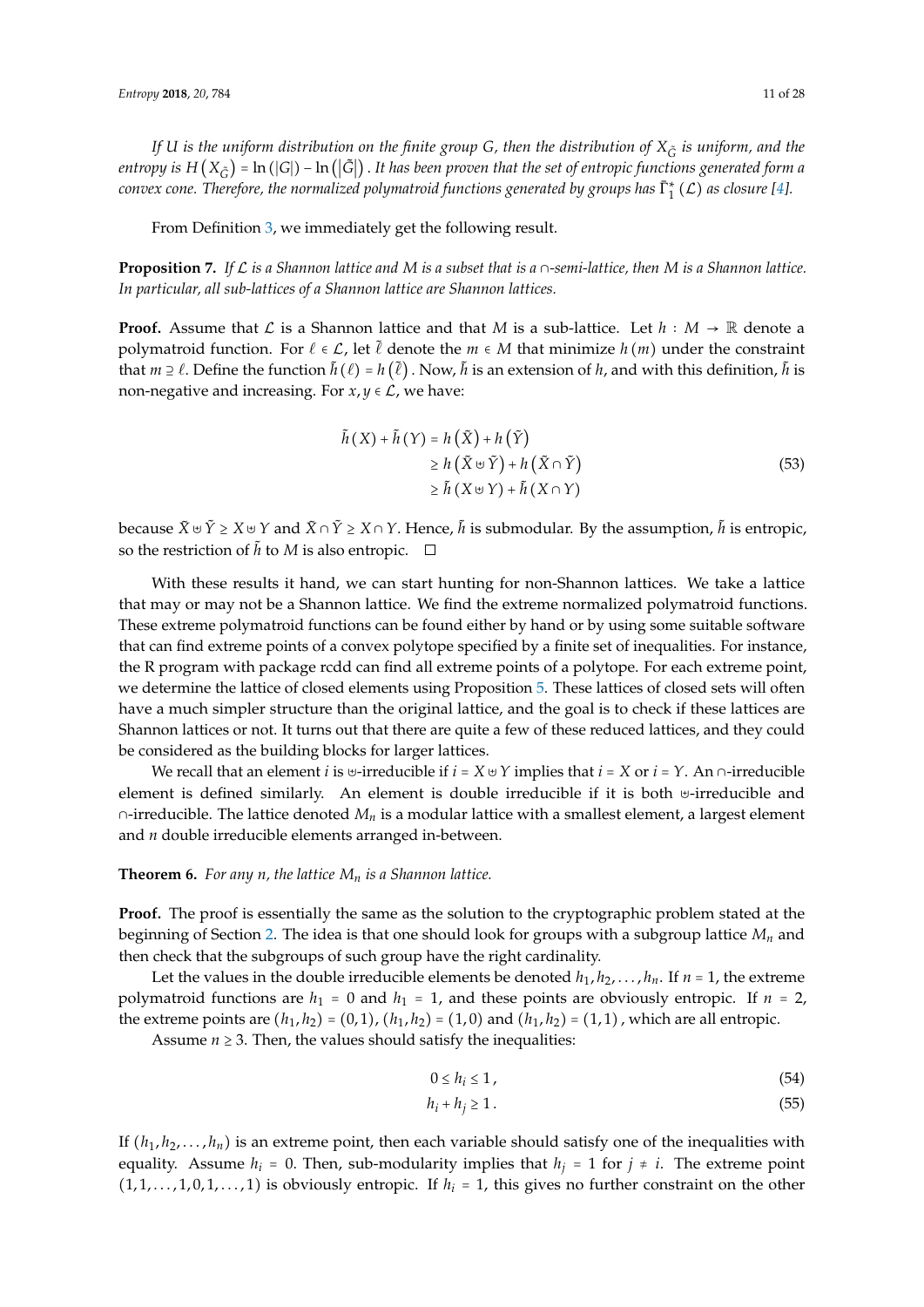values, so it corresponds to an extreme point on a lattice with one less variable. Finally, assume that  $h_i + h_j = 1$  for all *i*, *j*. Then,  $h_i = 1/2$  for all *i*.  $\square$ 

# **Corollary 3.** *Any polymatroid function that only takes the values* 0, 1/2 *and* 1 *is entropic.*

**Proof.** Assume that the polymatroid function *h* only takes the values 0, 1/2, and 1. Then, *h* defines a separoid relation, and the closed elements form a lattice isomorphic to *M<sup>n</sup>* for some integer *n*. The function *h* is entropic on  $M_n$ , so *h* is also entropic on the original lattice.  $\Box$ 

## **Lemma 1.** *If h is submodular and increasing on* ∩*-irreducible elements, then h is increasing.*

**Proof.** Assume that *h* is submodular and increasing on ∩-irreducible elements. We have to prove that if *X* ⊇ *Z*, then *h* (*X*) ≥ *h* (*Z*). In order to obtain a contradiction, assume that *Z* is a maximal element such that there exist an element *X* such that  $X \supseteq Z$ , but  $h(X) < h(Z)$ . We may assume that *X* cover *Z*. Since *h* is increasing at ∩-irreducible elements, *Z* cannot be ∩-irreducible. Therefore, there exists a maximal element *b* such that  $Y \supseteq Z$ , but  $Y \supseteq X$ . Since *X* cover *Z*, we have  $X \cap Y = Z$ . According to the assumptions,  $h(X) + h(Y) \ge h(X \cup Y) + h(X \cap Y)$  and  $h(X \cup Y) \ge h(Y)$  because *Z* is a maximal element that violates that *h* is increasing. Therefore,  $h(X) \ge h(X \cap Y) = h(Z)$ .  $\Box$ 

## **Theorem 7.** *Any lattice with seven or fewer elements is a Shannon lattice.*

**Proof.** Up to isomorphism, there only exist finitely many lattices with seven elements or less. These are listed in the Appendix [B.](#page-18-1) Each of these lattices has finitely many extreme polymatroid functions. These extreme polymatroid functions can be found by hand or by using the R program with package rcdd. All the extreme polymatroid functions on these lattices can be represented by a trivial lattice, or by the two-element chain  $2$ , or by  $M_5$ , or by  $M_6$ , or by  $M_7$ . All these lattices are representable, and thereby, they are Shannon lattices.  $\Box$ 

The number of lattices grows quite fast with the number of elements, and the number of elements is not the best way of comparing lattices.

The Boolean lattice with four atoms is the smallest non-Shannon Boolean algebra. Nevertheless, there are smaller non-Shannon lattices. Figure [2](#page-12-1) illustrates the Matúš lattice, which is a lattice with just 11 elements that violates Inequality [\(1\)](#page-0-0). This corresponds to the fact that the lattice in Figure [2](#page-12-1) is not equivalent to a lattice of subgroups of a finite group. The lattices that are equivalent to lattices of subgroups of finite groups have been characterized [\[30\]](#page-26-21), but the characterization is too complicated to describe here. Using the ideas from [\[31\]](#page-26-22), one can prove that the Matúš lattice in Figure [2](#page-12-1) has infinitely many non-Shannon inequalities. Therefore, any lattice that contains the Matúš lattice as a ∩-semilattice also has infinitely many non-Shannon inequalities.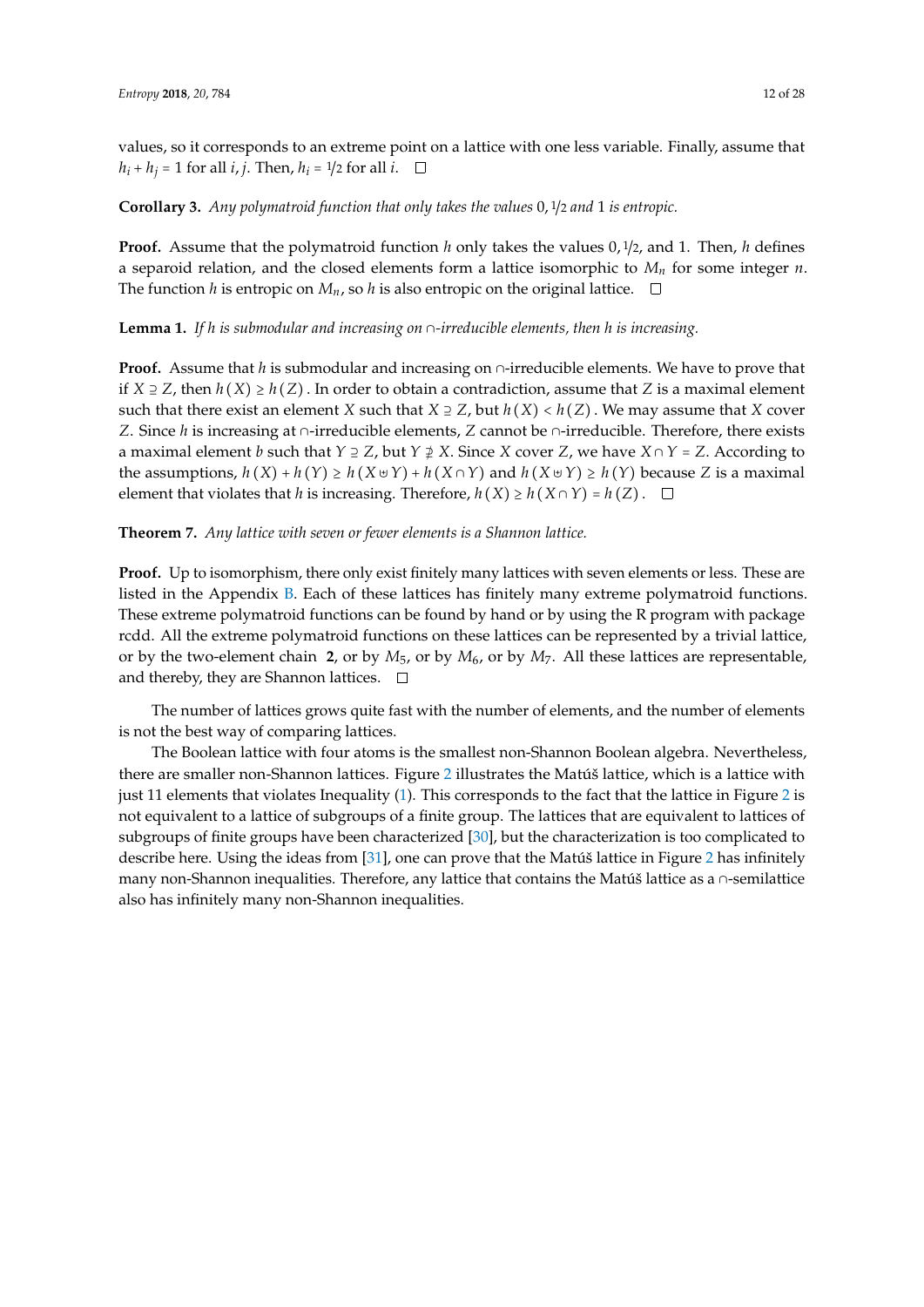<span id="page-12-1"></span>

**Figure 2.** The Matúš lattice with a non-entropic polymatroid function. This lattice is named in honor of František Matúš, who passed away shortly before the submission of this manuscript.

**Conjecture 1.** *A lattice is a Shannon lattice if and only if the lattice does not contain the Matúš lattice as a* ∩*-semilattice.*

The result of Matúš has recently found a parallel in matroid theory. An infinite set of inequalities is needed in order to characterize presentable matroids [\[32–](#page-26-23)[34\]](#page-27-0).

#### <span id="page-12-0"></span>**5. The Skeleton of a Lattice**

In this section, we will develop a cutting-and-gluing technique that can be used to handle many lattices, but it is especially useful for planar lattices. We present the notion of tolerance. Further details about this concept can be found in the literature [\[5](#page-25-4)[,35\]](#page-27-1).

**Definition 4.** *A symmetric and reflexive relation* Θ *on a lattice is called a tolerance relation if X*1Θ*X*<sup>2</sup> *and Y*1Θ*Y*<sup>2</sup> *imply:*

$$
(X_1 \cap X_2) \Theta (Y_1 \cap Y_2) \tag{56}
$$

*and*

$$
(X_1 \uplus X_2) \Theta (Y_1 \uplus Y_2). \tag{57}
$$

If  $\Theta$  is a tolerance relation, then for any *X*, the set {*Y*  $\in$  *L* | *X* $\Theta$ *Y*} is an interval in the lattice. These intervals are called the blocks of  $\Theta$ , and the blocks will be denoted  $[X]_{\Theta}$ . For a tolerance relation, the blocks may be considered as elements of the factor  $\mathcal{L}/\Theta$ , and this factor has a natural structure as a lattice. Congruence relations are special cases of tolerance relations, but in general, the blocks of a tolerance relation may overlap. We note that if the intersection of two blocks is non-empty, then the intersection is a sublattice. If  $X \in \mathcal{L}/\Theta$ , then  $\mathcal{L}_X$  will denote the block in  $\mathcal L$  determined by X. We defined a glued tolerance relation as a tolerance relation where *X* cover *Y* in  $\mathcal{L}/\Theta$ , implying that  $\mathcal{L}_X \cap \mathcal{L}_Y \neq \emptyset$ .

A tolerance relation can be identified with a subset of  $\mathcal{L} \times \mathcal{L}$ , so tolerance relations are ordered by subset ordering. The trivial tolerance relation is the one where *x*Θ*y* holds for all *x*, *y* ∈ L, and this tolerance relation is the greatest tolerance relation. A glued tolerance relation contains any covering pair, and glued tolerance relations are characterized by this property. Therefore, the intersection of two glued tolerance relations is a glued tolerance relation. Therefore, the set of glued tolerance relations forms a lattice. The smallest glued tolerance relation is denoted  $\Sigma(\mathcal{L})$  and is called the skeleton of the lattice. An example of a planar modular lattice is given in Figure [3](#page-13-0) and the skeeton is given in Figure [4.](#page-13-1)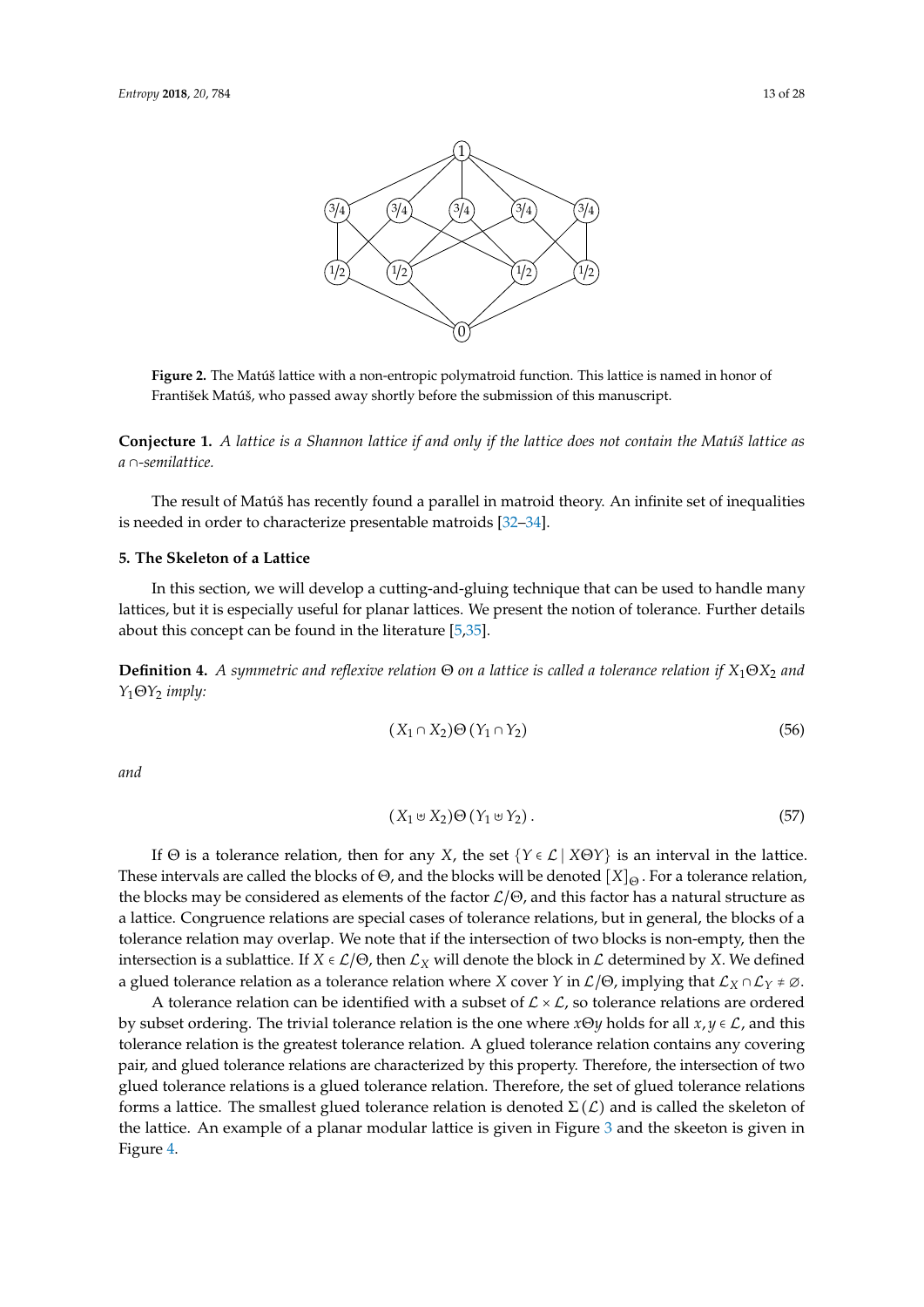<span id="page-13-0"></span>

**Figure 3.** A planar modular lattice.

**Lemma 2.** *Let* L *be a lattice with an increasing function h. If the function h satisfies:*

$$
h(X) + h(Y) \ge h(X \cap Y) + h(X \cup Y)
$$
\n<sup>(58)</sup>

*for all X*,*Y where X* ∩*Y is covered by X and Y, then the function h is submodular on* L.

**Proof.** First, we prove that if the function *h* satisfies:

$$
h(X) + h(Y) \ge h(X \cap Y) + h(X \cup Y)
$$
\n<sup>(59)</sup>

<span id="page-13-1"></span>for all *X*, *Y* where *X* ∩ *Y* is covered by *X*, then the function *h* is submodular on  $\mathcal{L}$ .



**Figure 4.** The skeleton of the lattice in the previous figure. It consist of four blocks glued together by the factor lattice illustrated to the right.

Let *A* and *A* denote two lattice elements. Define sequences  $X_1 \subseteq X_2 \cdots \subseteq X_n = A$  and  $Y_1 \subseteq Y_2 \cdots \subseteq$ *Y*<sub>*n*</sub> = *A* ⊎ *B* by first defining *X*<sub>1</sub> = *A* ∩ *B* and *Y*<sub>1</sub> = *B*. Assume that *X*<sub>1</sub> is an element that covers *A* ∩ *B* and such that  $X_1$  ≤ *A*. Let  $X_{i+1}$  ⊆ *A* be a cover of  $A \cap Y_i$ , and let  $Y_{i+1} = X_{i+1} \cup Y_i$ . Then:

$$
h(X_{i+1}) + h(Y_i) \ge h(Y_{i+1}) + h(X_{i+1} \cap Y_i).
$$
\n(60)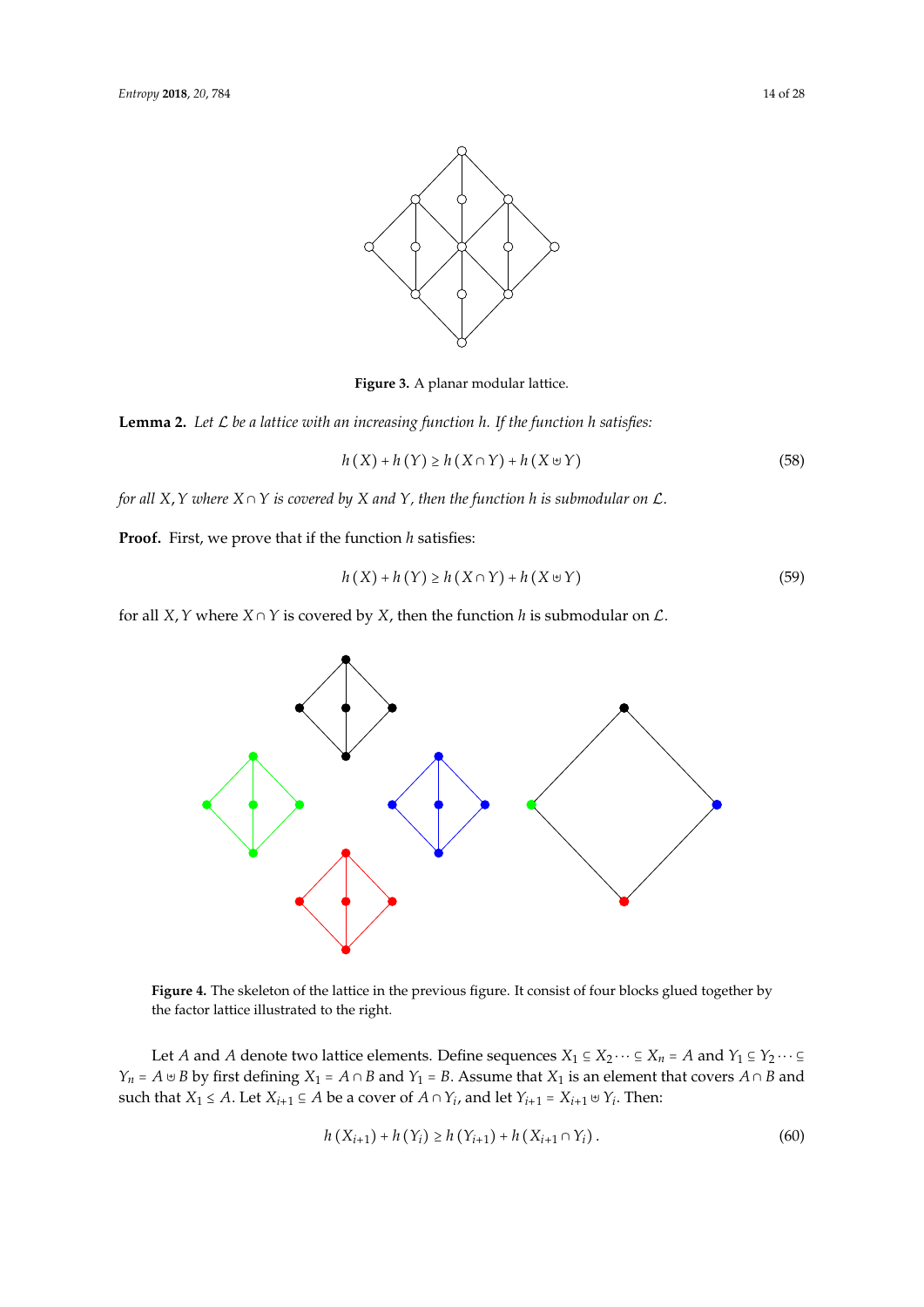Adding all these inequalities leads to:

$$
h(A) + h(B) \ge h(A \cup B) + h(A \cap B) + \sum_{i=0}^{n-1} (h(X_{i+1} \cap Y_i) - h(X_i))
$$
 (61)

and the inequality is obtained because *h* is increasing to that  $h(X_{i+1} \cap Y_i) - h(X_i) \geq 0$  and because  $X_{i+1} ∩ Y_i ⊇ X_i$  by construction of the sequences.

To see that, we just need to check submodularity when *B* covers *A* ∩ *B* proven in the same way.

**Proposition 8.** *Let* L *be a lattice with a tolerance relations* Θ*, and let h* ∶ L → R *denote some function. Then, h is polymatroid if and only if the restriction of h to any block* L*<sup>x</sup> is polymatroid.*

If *h* is entropic, then the restriction to each block is entropic. Characterizing the blocks of a lattice has been done for certain classes of lattices, but here, we shall only mention a single result.

**Theorem 8** ([\[36\]](#page-27-2))**.** *The blocks of a modular lattice are the maximal atomistic intervals.*

In particular, the skeleton of a modular lattice consists of blocks that are geometric lattices.

## <span id="page-14-0"></span>**6. Results for Planar Lattices**

In this section, we will restrict our attention to planar lattices. There are several reasons for this restriction. First of all, any poset with a planar Hasse diagram is a lattice if and only if it has a least element and a greatest element [\[37\]](#page-27-3). As a consequence, any ∩-semilattice of a planar lattice is also a planar lattice. Certain cut-and-glue techniques are also very efficient for planar lattices. Finally, both planar distributive lattices and planar modular lattices have nice representations that will play a central role in our proofs.

**Theorem 9.** *Let h denote a polymatroid function on a planar lattice* L*. Then, h has an entropic representation if and only if the restriction to each block of*  $\Sigma(\mathcal{L})$  *has an entropic representation.* 

**Proof.** The proof is via induction over the number of elements in the lattice. For a trivial lattice, there is nothing to prove. Assume that the theorem has been proven for all lattices with fewer elements than the number of elements of L. Assume that *h* is a polymatroid. Since the lattice is planar, it has a left boundary chain  $\emptyset \subset L_1 \subset L_2 \cdots \subset L_m$  and a right boundary chain  $\emptyset \subset R_1 \subset R_2 \cdots \subset R_n$  where  $L_m = R_n$ is the maximal element of  $\mathcal{L}$ . Let  $R_k$  be the minimal element of the right boundary chain such that *L*<sup>1</sup> ⊆ *R<sup>k</sup>* . We note that *R<sup>k</sup>* = *L*<sup>1</sup> ⊎ *Rk*−<sup>1</sup> . Let *L<sup>j</sup>* denote the largest element in the left boundary chain such that *L<sup>j</sup>* ⊆ *R<sup>k</sup>* . Then, there is a chain from *L<sup>j</sup>* to *R<sup>k</sup>* , and we have a glued tolerance relation with two blocks  $\mathcal{L}_0 = \{X \in \mathcal{L} \mid X \subseteq R_k\}$  and  $\mathcal{L}_1 = \{X \in \mathcal{L} \mid X \supseteq L_i\}$  and with the two element chain lattice 2 as the factor lattice. These two blocks are glued together along a chain  $L_j$  =  $y_1$  ⊂  $y_2$  ⊂  $\cdots$  ⊂  $y_t$  =  $R_k$  that  $\mathcal{L}_1$  and  $\mathcal{L}_0$  share. There are two cases: either  $R_k \subset R_n$  or  $R_k = R_n$ .

Assume that  $R_k \subset R_n$ . Then, the glued tolerance relation is non-trivial. Since *h* restricted to  ${X \in \mathcal{L} \mid X \supseteq L_j}$  and  ${X \in \mathcal{L} \mid X \subseteq R_k}$  are probabilistically representable, we may without loss of generality assume that there exist two groups  $G_1$  and  $G_0$  such that to  $X \in \mathcal{L}_i$ , there is a subgroup *G*<sup>*i*</sup> (*X*) ⊆ *G*<sup>*i*</sup> such that *h* (*X*) = ln |*G*<sup>*i*</sup> : *G*<sup>*i*</sup> (*X*)|. We associate the variable  $X$ <sub>*G*<sup>*i*</sup>(*X*) that maps an element</sub> *g* ∈ *G* into the left coset *g* $G$ <sup>*i*</sup> (*X*). The goal is to find a joint distribution to a set of variables associated with each  $X \in \mathcal{L}$ . We note that all variables in  $\mathcal{L}_0$  are functions of  $r_k$ , so if we map  $X_{G_1(r_k)}$  into  $X_{G_0(r_k)}$ , all other variables in  $\mathcal{L}_2$  are determined. In particular, the chain  $y_1 \subset y_2 \subset \ldots y_t$  is determined by  $r_k$  =  $y_t$ . The sequences  $X_{G_1(y_i)}$  are mapped into the sequence  $X_{G_0(y_i)}$  recursively, starting with mapping  $X_{G_1(y_1)}$  into  $X_{G_0(y_1)}$ . This is possible since  $X_{G_1(y_1)}$  and  $X_{G_2(y_1)}$  are uniform distributions on sets of the same size. Now, there are equally many values of  $X_{G_1(y_2)}$  and  $X_{G_0(y_2)}$  that map into the same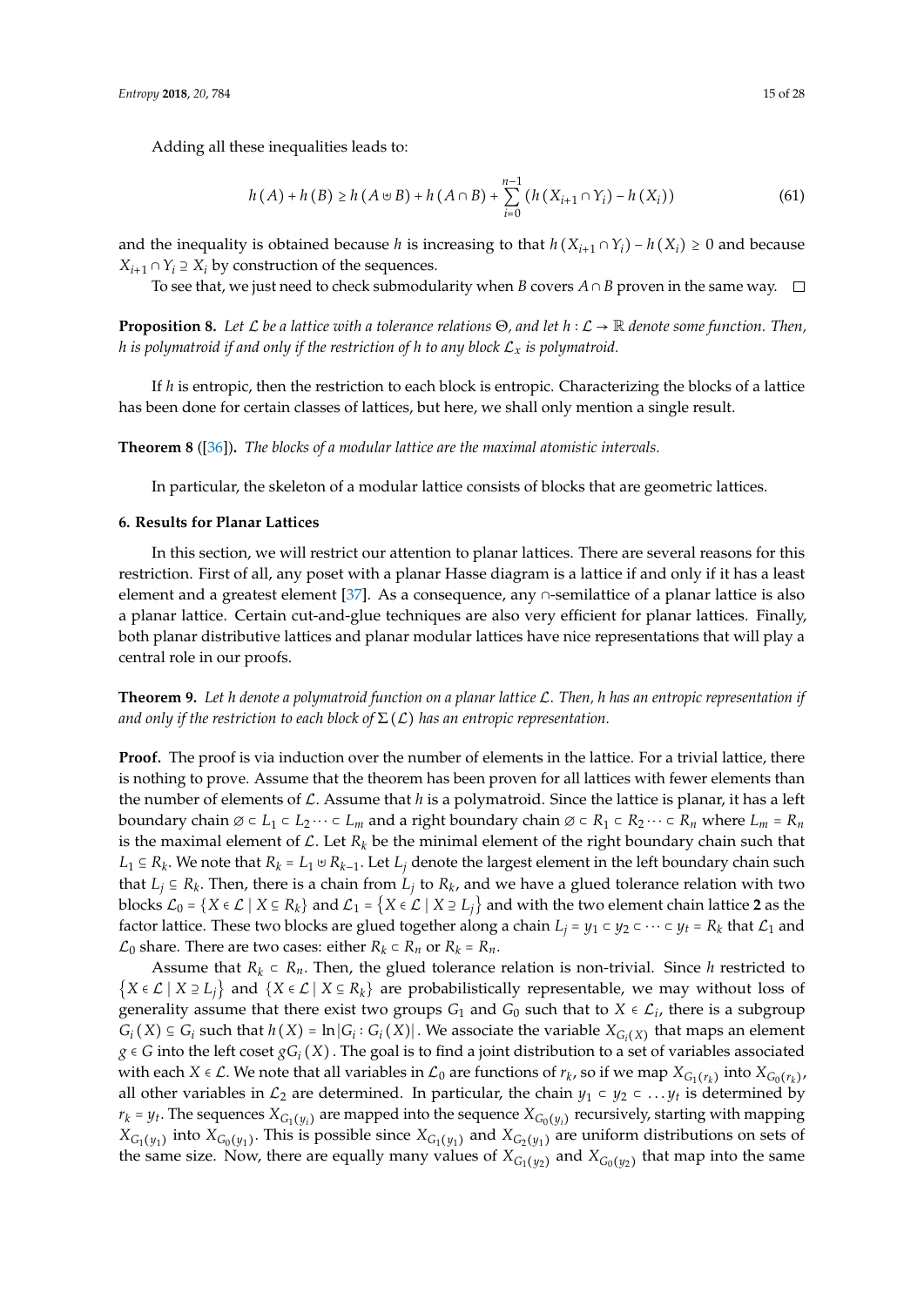values of  $X_{G_1(y_1)}$  and  $X_{G_0(y_1)}$ , so the the values of  $X_{G_1(y_2)}$  and  $X_{G_0(y_2)}$  can be mapped into each other. We continue like that until all the random variables along the chain  $y_1 \subset y_2 \subset \ldots y_t$  have been identified.

If  $r_k = r_n$ , then we make a similar construction with the role of the left chain and the right chain reversed. If this leads to a non-trivial glued tolerance relation, we glue representations together as we did above.

If both the left chain and the right chain lead to trivial glued tolerance relations, then  $L_1 \cup r_1$  is the maximal element of  $\mathcal{L}$ , and the whole lattice consists of a single block in  $\Sigma(\mathcal{L})$ . In this case, the content of the theorem is trivial.  $\square$ 

#### **Theorem 10.** *All planar modular lattices are Shannon lattices.*

**Proof.** Without loss of generality, we may assume that the lattice consists of just one block for the tolerance relation  $\Sigma(\mathcal{L})$ . A modular block is atomistic, but if a modular planar lattice is atomistic, it is equivalent to the trivial lattice or to the lattice **2**, or to the lattice **2** × **2**, or to one of the lattices  $M_n$ .

Our construction actually tells us more. If the lattice is distributive, it is glued together with blocks that are either equivalent to 2 or to the lattice  $2 \times 2$ . Therefore, the lattice is a sublattice of a product of two chains, as illustrated in Figure [5.](#page-15-0) This result was first proven by Dilworth [\[38\]](#page-27-4). Other characterizations of planar distributive lattices can be found in the literature [\[39\]](#page-27-5). Since the extreme polymatroid functions on the lattices **2** and the lattice **2** × **2** only take the values zero and one, the same is true for any planar distributive lattice.

<span id="page-15-0"></span>A modular planar lattice will also contain blocks of the type *Mn*. Therefore, a modular planar lattice can be obtained from a distributive planar lattice by adding double irreducible elements [\[40\]](#page-27-6), as illustrated in Figure [6.](#page-16-0)



**Figure 5.** A product of two chains.

Since  $M_n$  has extreme polymatroid functions that take the values 0,  $1/2$  and 1, the extreme functions are modular. Gluing such modular functions together leads to extreme polymatroid functions that are modular. Therefore, all extreme polymatroid functions on a planar modular lattice can be represented by a planar modular lattice with a modular function. Therefore, the independence structure is given  $\text{by } (X \perp Y | Z) \text{ when } Z = (X \cup Z) \cap (Y \cup Z).$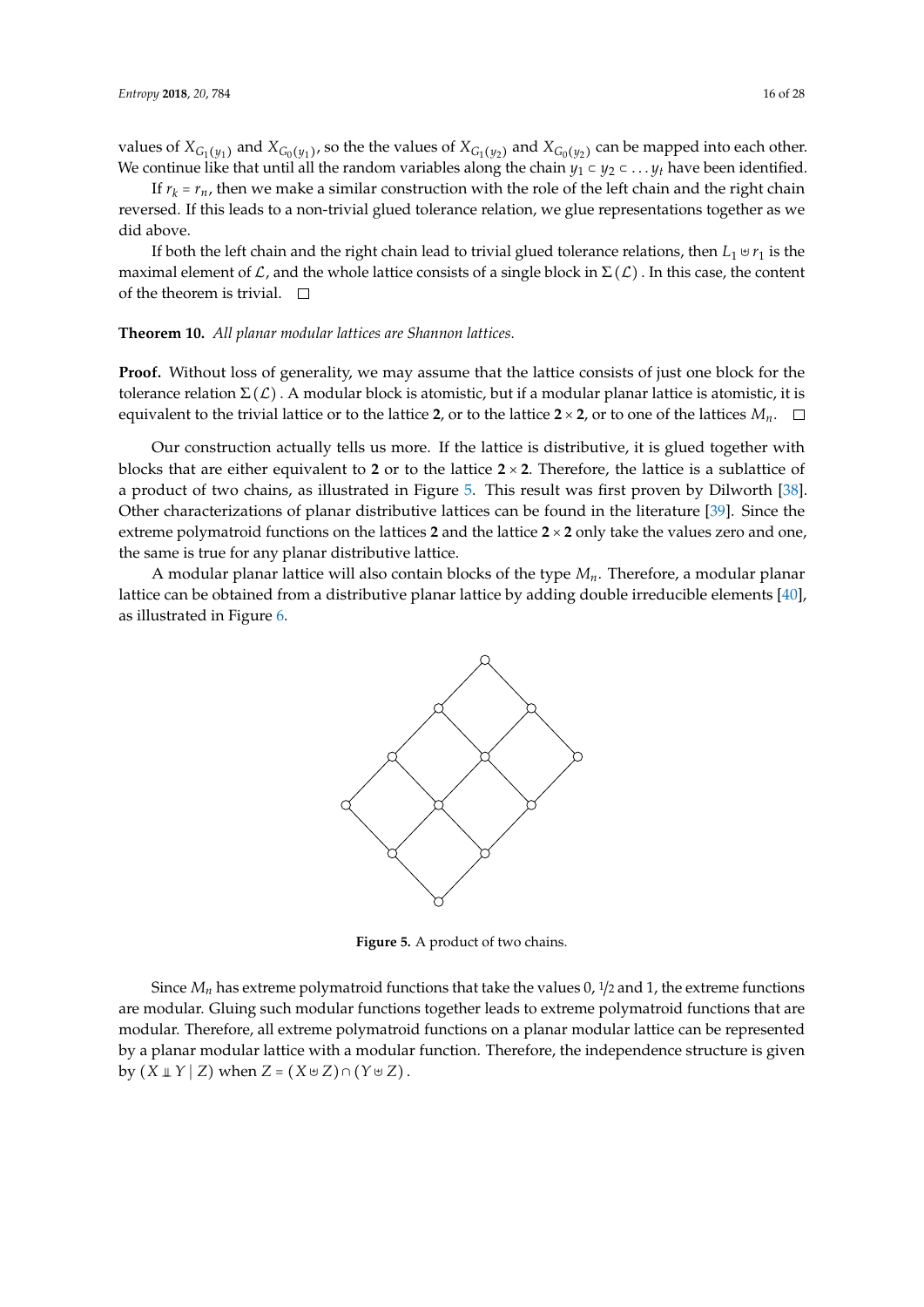<span id="page-16-0"></span>

**Figure 6.** A planar modular lattice.

The extreme polymatroid functions on a planar modular lattice can be represented as follows. Let  $X_1, X_2, \ldots, X_m, Y_1, Y_2, \ldots, Y_n$  denote independent random variables uniformly distributed over  $\mathbb{Z}_p$ for some large value of  $p$ . Let  $Z_{ij}$  denote the random variable:

$$
\biguplus_{\ell \leq i} X_{\ell} \uplus \biguplus_{\ell \leq j} Y_{\ell}.\tag{62}
$$

and let *Zijk* denote the random variable:

$$
\biguplus_{\ell \leq i} X_{\ell} \uplus \biguplus_{\ell \leq j} Y_{\ell} \uplus \left( X_{i+1} + k \cdot Y_{j+1} \right) \tag{63}
$$

for *k* > 0. The way to index the variables can be seen in Figure [7.](#page-17-0) Then, the entropy is proportional to the ranking function. A polymatroid function *h* that has a representation given by an Abelian group satisfies the Ingleton inequalities [\[41\]](#page-27-7), i.e., inequalities of the form:

$$
h(X) + h(Y) + h(X \cup Y \cup V) + h(X \cup Y \cup W) + h(V \cup W) \le
$$
  
 
$$
h(X \cup Y) + h(X \cup V) + h(X \cup W) + h(Y \cup W) + h(Y \cup V) + h(Y \cup W).
$$
 (64)

Therefore, the Shannon inequalities imply the Ingleton inequalities as long as the polymatroid function is defined on a planar modular lattice. Paajanen [\[42\]](#page-27-8) has proven that under some conditions, the entropy function of a nilpotent *p*-group can be represented by an Abelian group. The core of the proof was that the subgroup lattice of a nilpotent *p*-group is also the subgroup lattice of an Abelian group. Many of these lattices are planar, and in these cases, the results by Paajanen follow from our results on planar graphs.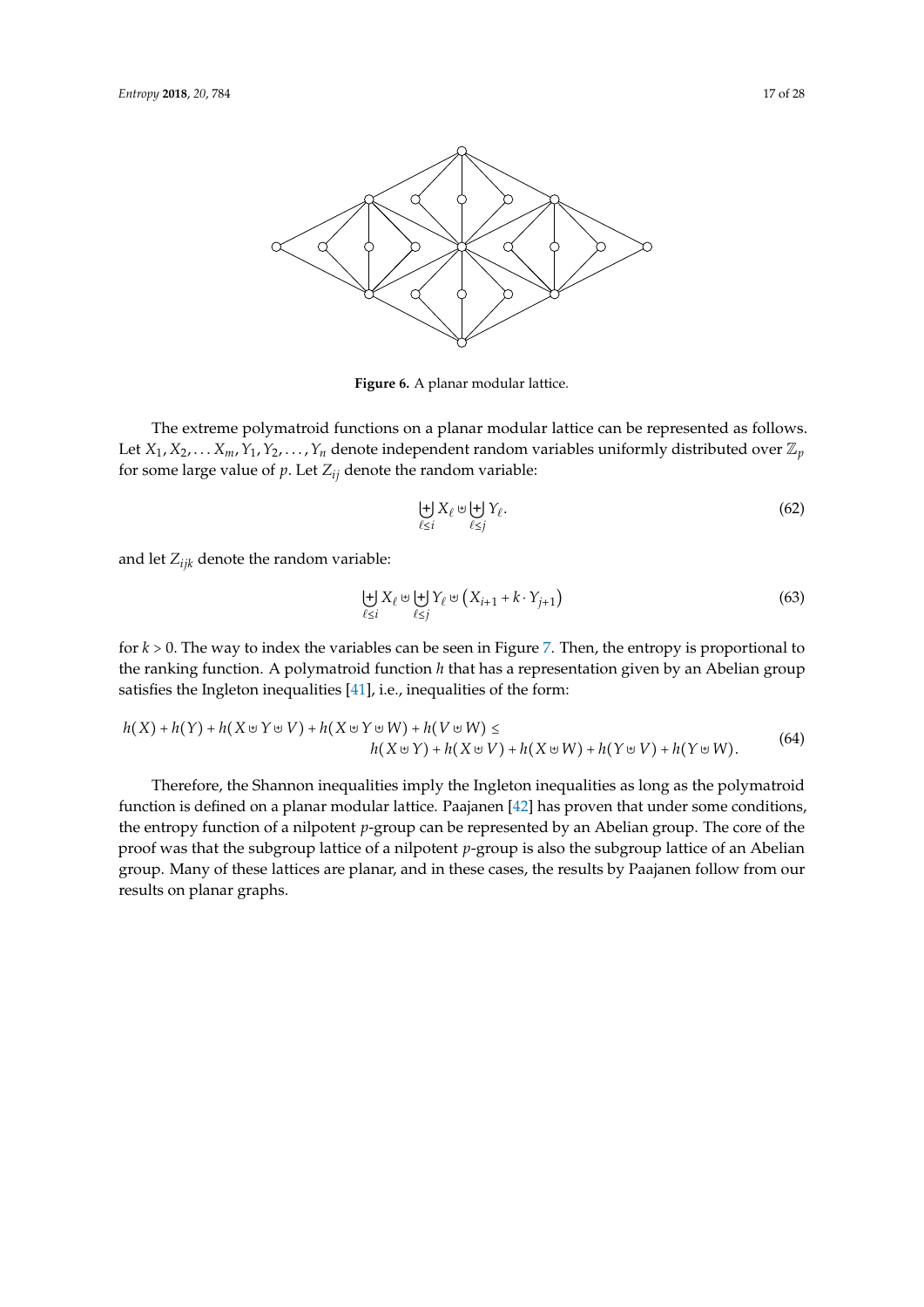<span id="page-17-0"></span>

**Figure 7.** A planar modular lattice with indexing of the elements.

## **7. Discussion**

In this paper, we have proven that the three basic Shannon inequalities are sufficient for certain lattices. It would be a major step forward if one could make a complete characterization of lattices without non-Shannon inequalities, but this may be too ambitious. In order to obtain results, one may have to restrict to certain classes of lattices like general modular lattices or geometric lattices. For handling such lattices, one would have to develop new techniques that may also be of wider interest.

Lattices seem to fall into two types. For one type, one does not have non-Shannon inequalities. For the other type, there are infinitely many non-Shannon inequalities. We do not know of any lattice with non-Shannon inequalities where the entropic functions are characterized by finitely many inequalities. Apparently, the complexity increases from three basic inequalities to infinitely many inequalities, and this transition seems to happen due to the Matúš lattice. Similarly matroids in general have no finite characterization, and conditional independence does not have a finite characterization. It appear to be the case that the leap from low complexity to infinite complexity happens for the same reason and seems to be related to the structure of the Matús lattice. In this paper, we have provided some basic results and a common terminology that should be useful for further exploration of this research area.

Bayesian networks and similar graphical models have not been discussed in the present paper. Nevertheless, Bayesian networks are closely related to functional dependencies, so important properties of Bayesian networks can be translated into lattice language. This will be the topic of a separate publication [\[43\]](#page-27-9), but some preliminary results have already been published [\[7\]](#page-26-1).

We have seen how a separoid relation generates a notion of functional dependence. For modular lattices, we have also seen that the lattice structure generates a separoid relation. It is an open question to what extent general lattices are born with a canonical notion of conditional independence that can be formalized in terms of separoids. For functional dependencies corresponding to Bayesian networks, this question has been studied in detail [\[16\]](#page-26-7), but more general results related to these questions would be of great importance to our understanding of concepts related to cause and effect.

**Funding:** This research received no external funding.

**Acknowledgments:** I want to thank Søren Riis and Sune Jacobsen for useful discussion during a research stay at Queen Mary University in January 2012. I also want to thank Phil Dawid and JBNation for valuable discussions and correspondence.

**Conflicts of Interest:** The author declares no conflict of interest.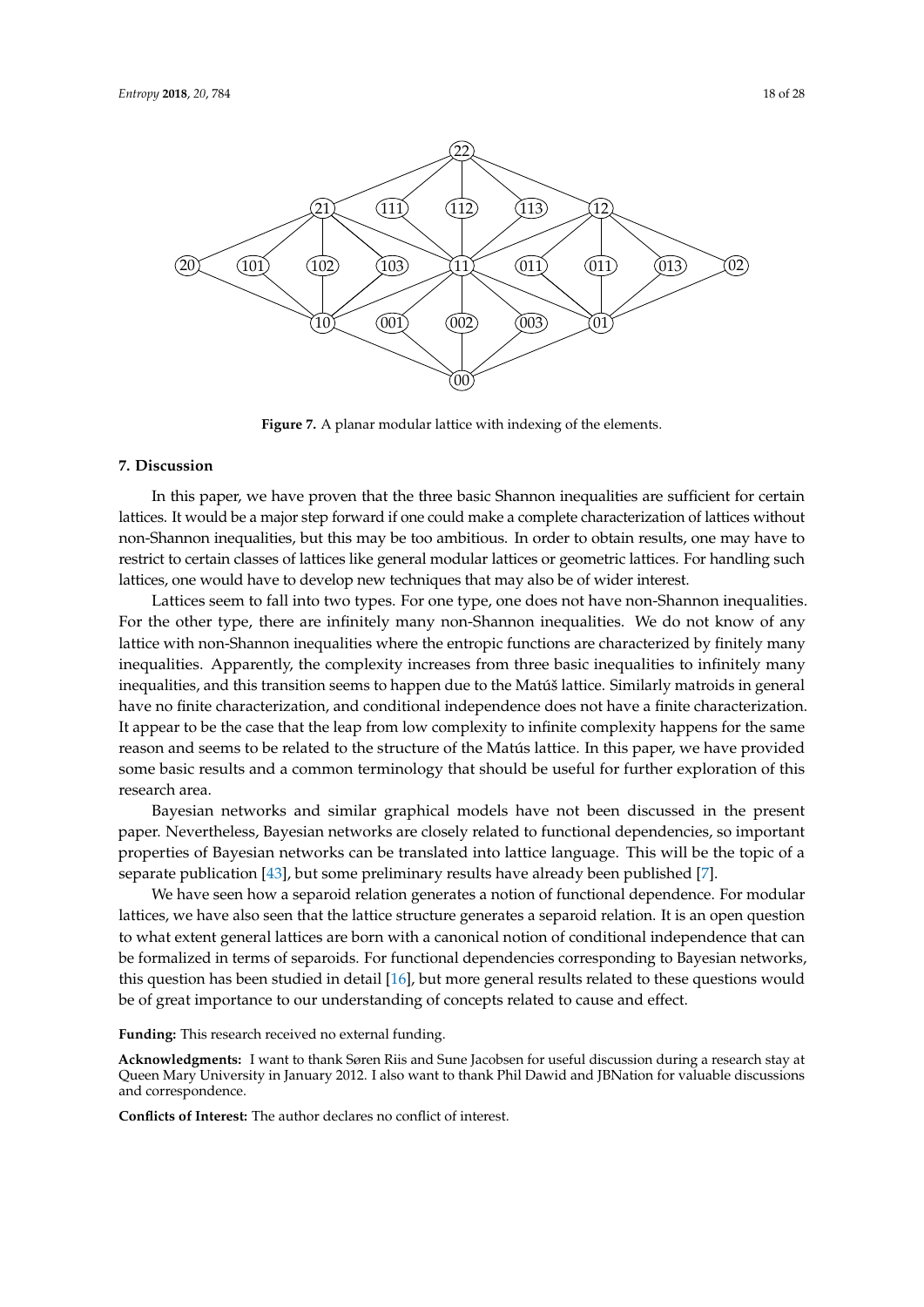#### <span id="page-18-0"></span>**Appendix A. Augmentation**

In database theory extensivity [\(18\)](#page-4-0) is replaced by the following property:.

*Augmentation*  $X \to Y$  implies  $X \uplus Z \to Y \uplus Z$ . (A1)

If  $Z = X$ , the augmentation [\(A1\)](#page-18-2) reduces to the extensivity [\(18\)](#page-4-0). In a finite lattice, the extensivity [\(18\)](#page-4-0) together with the other Armstrong axioms imply the augmentation [\(A1\)](#page-18-2). To see this, first, we observe that in a finite lattice extensivity [\(18\)](#page-4-0), monotonicity [\(19\)](#page-4-2) and transitivity [\(20\)](#page-4-1) imply that *X* → *Y* is equivalent to *cl* (*X*)  $\supseteq$  *Y*. The monotonicity [\(16\)](#page-3-2) gives *cl*(*X* ⊎ *Z*)  $\geq$  *Y*. Using the monotonicity [\(16\)](#page-3-2) and extensivity [\(15\)](#page-3-1), we also get  $cl(X ⊕ Z) ≥ cl(Z) ≥ Z$ . Combining these two inequalities gives  $cl(X \cup Z) \geq Y \cup Z$ , as desired.

The condition in Theorem [1](#page-4-3) that the lattice is finite can be relaxed to the ascending chain condition, because this is essentially what is used to conclude that the chain [\(22\)](#page-4-4) must stop. The observation that augmentation can be relaxed to extensivity could be used to simplify some algorithms for database normalization.

#### <span id="page-18-1"></span>**Appendix B. Lattices of Size 1–7**

Here, we give a complete list of the Hasse diagrams of lattices with seven or fewer elements.

#### *Appendix B.1. Lattice of Size 1*

The trivial lattice is the only lattice of Size 1.

```
\left( 1\right)
```
1

 $\overline{0}$ 

## *Appendix B.2. Lattice of Size 2*

The two element chain **2** is the only lattice of Size 2.



The three element chain **3** is only one lattice of Size 3, and and it is distributive. The extreme polymatroid functions can be represented by the lattice **2**.

# *Appendix B.4. Lattices of Size 4*

There are two lattices of Size 4, and they are both distributive. Their extreme polymatroid functions can be represented by the lattice **2**.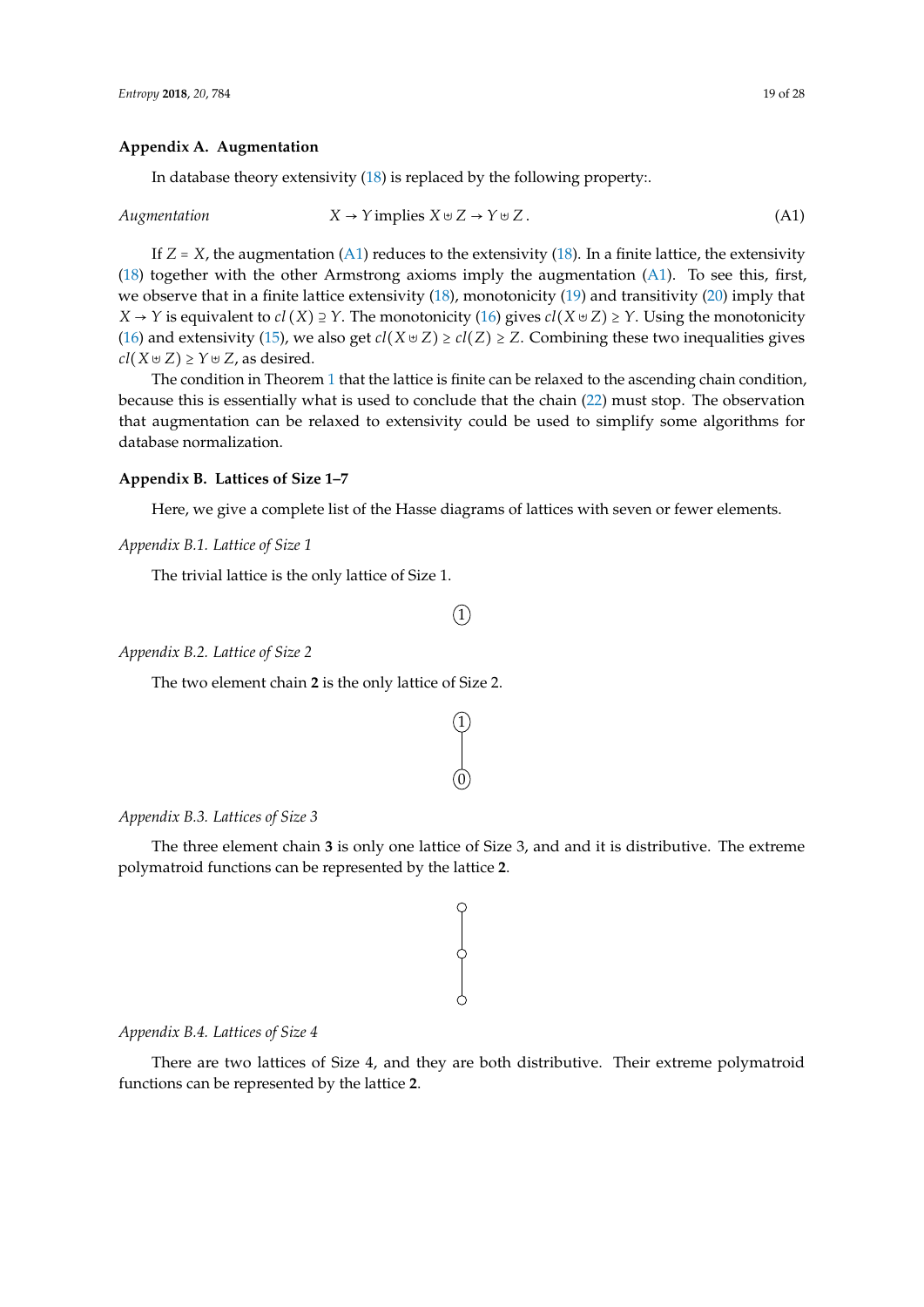

# *Appendix B.5. Lattices of Size 5*

The lattice *M*<sup>5</sup> is modular, but not distributive. It has a a new non-trivial polymatroid function as the extreme point. The other extreme points can be represented by *M*<sup>3</sup> and the lattice **2**.



*Appendix B.6. Lattices of Size 6*

The lattice *M*<sup>6</sup> has a new non-trivial polymatroid extreme point. The other extreme points can be represented by *M*<sup>3</sup> and the lattice: **2**.

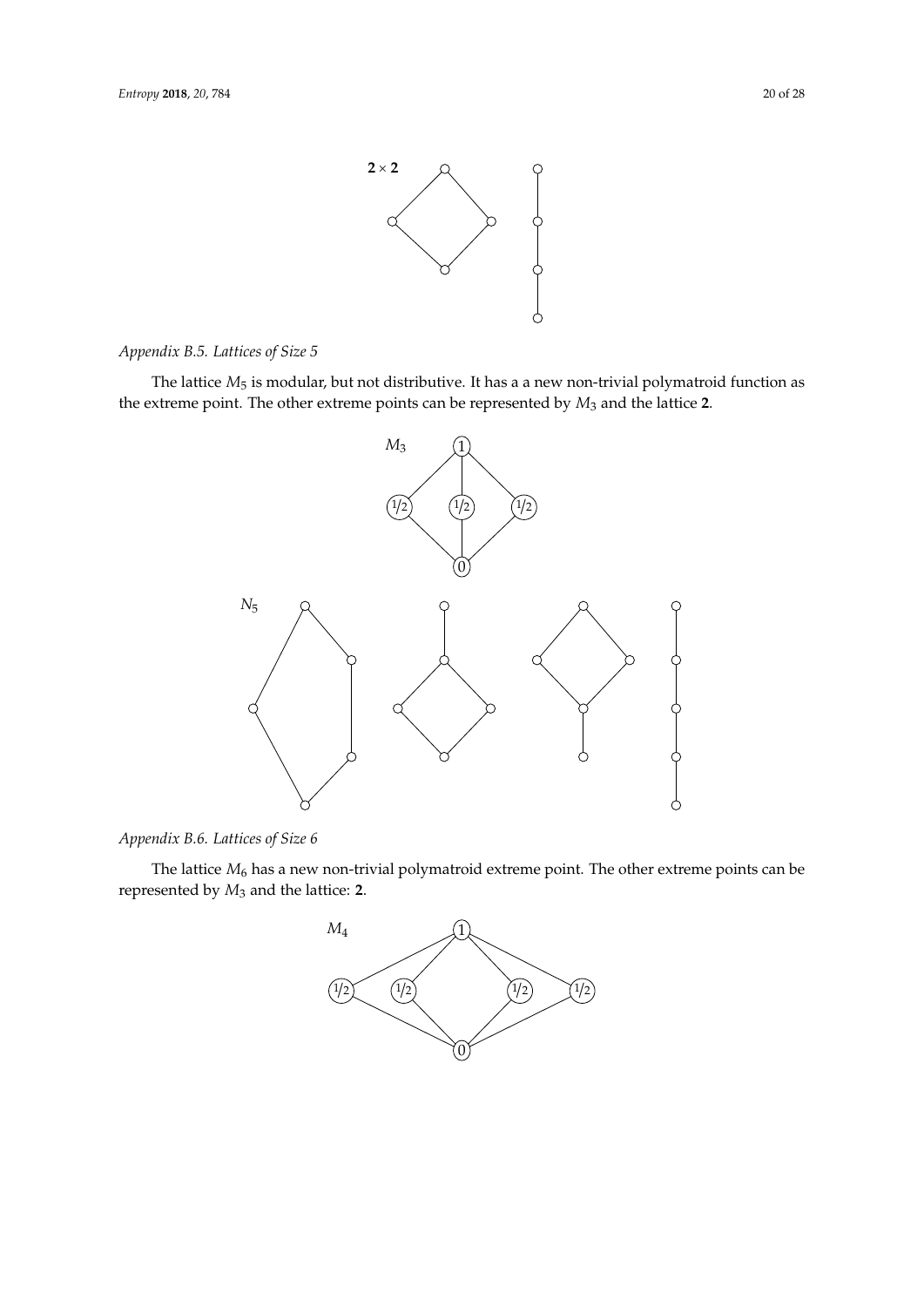The next five lattices have extreme points that can be represented by  $M_5$  or the lattice 2. The first two lattices are modular, but not distributive. The next three are not modular.



The extreme points of the last nine lattices are all represented by the lattice **2**. The first four are not modular.

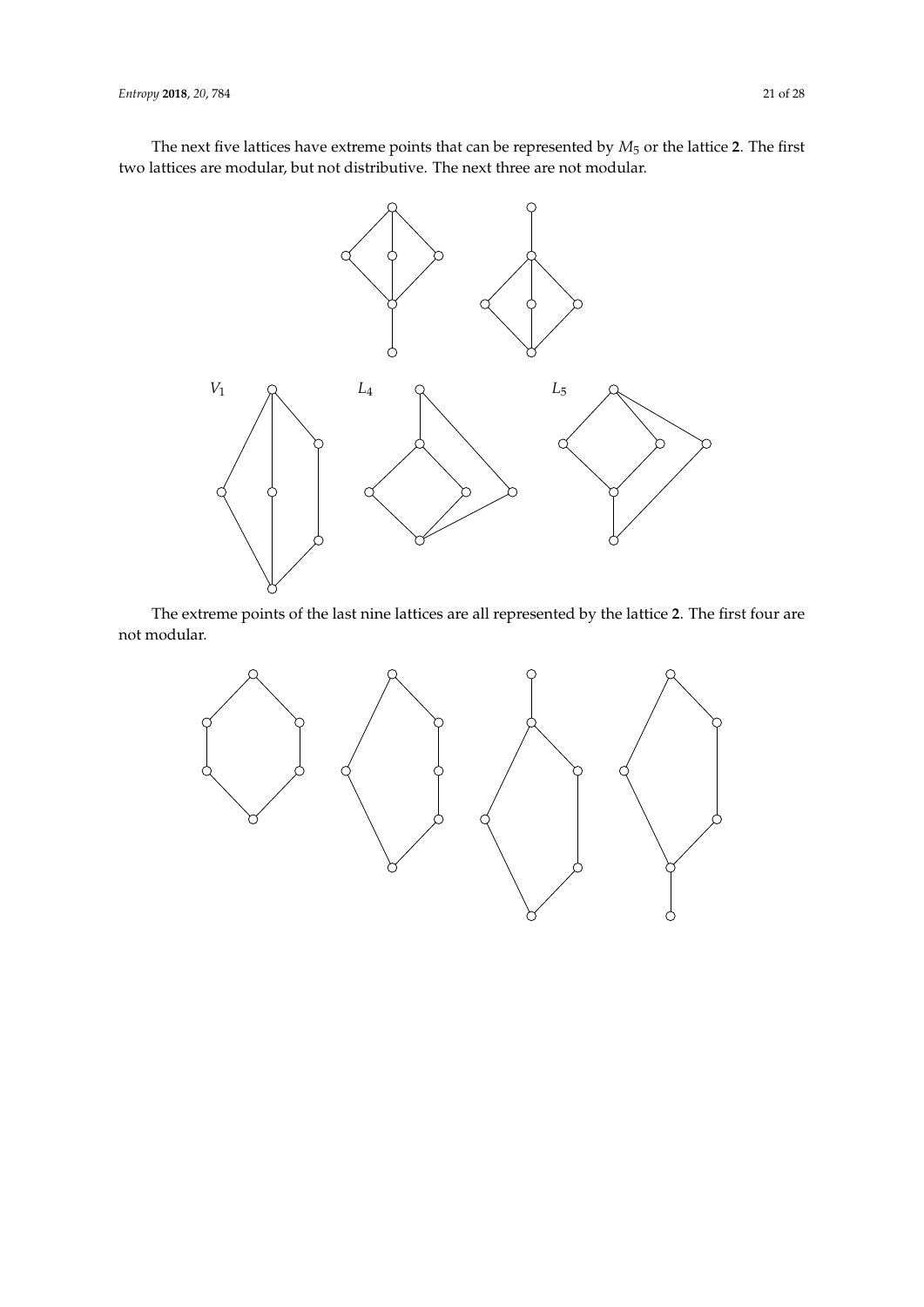The last five are distributive.



# *Appendix B.7. Lattices of Size 7*

The lattice  $M_5$  has a new polymatroid extreme point. The other extreme points can be represented by *M*4, *M*<sup>3</sup> and the lattice **2**.



The next seven lattices have extreme points that can be represented by *M*4, *M*<sup>3</sup> or the lattice **2**. The first two lattices are modular. The last five lattices are not modular.

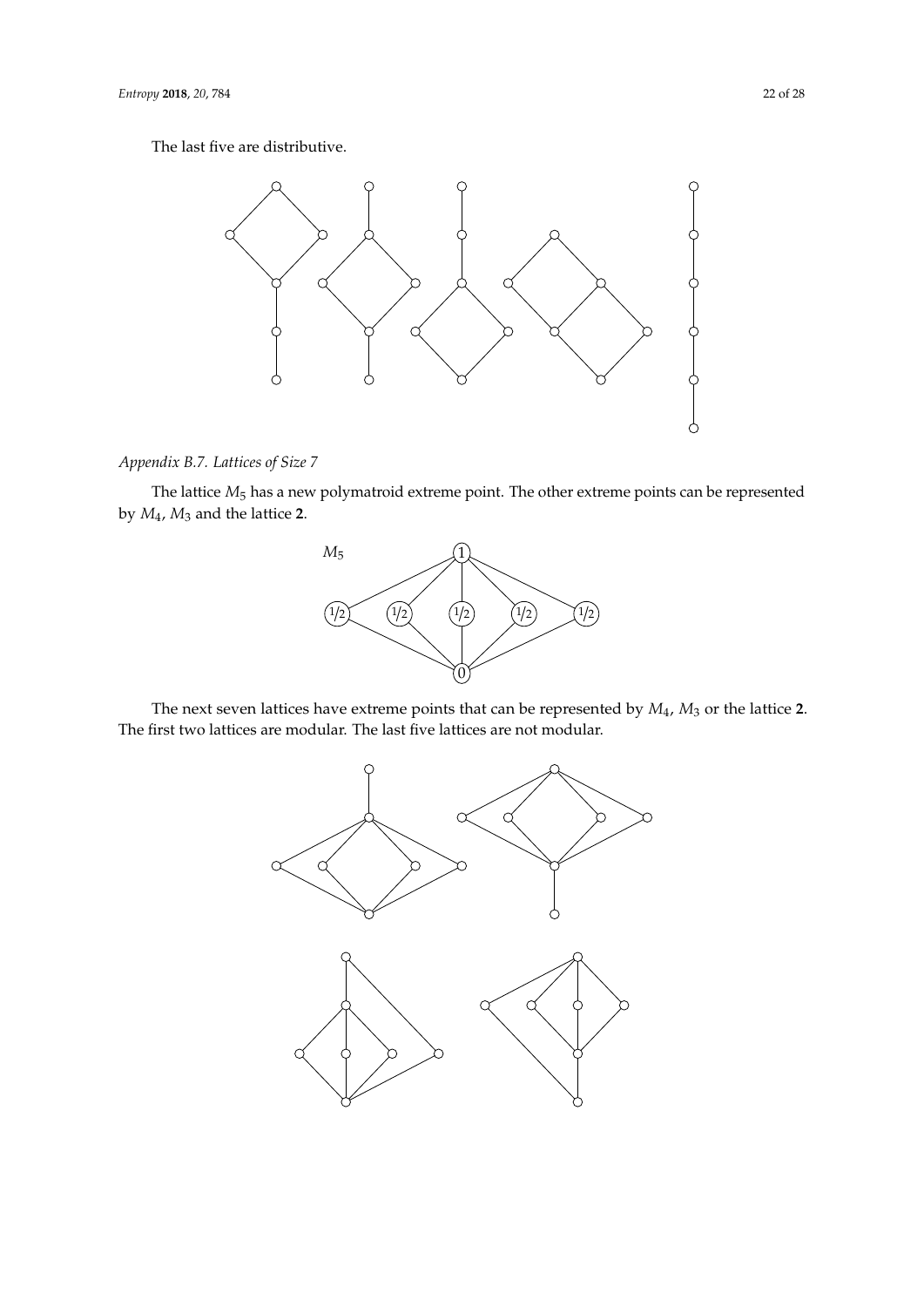

The following lattices have extreme polymatroid functions that can be represented by  $M_3$  or the lattice **2**. The first five lattices are modular.



The next lattices are not modular.

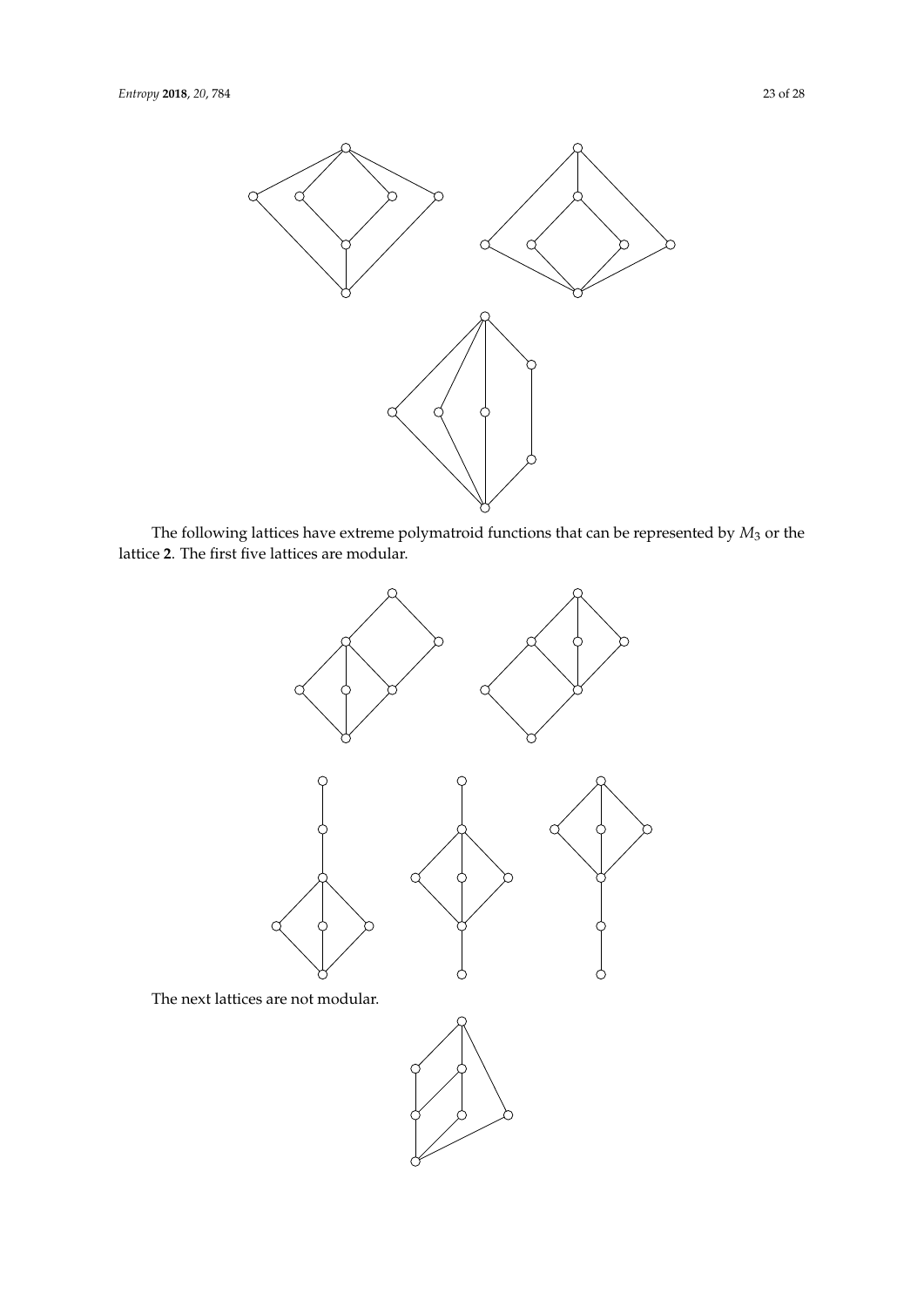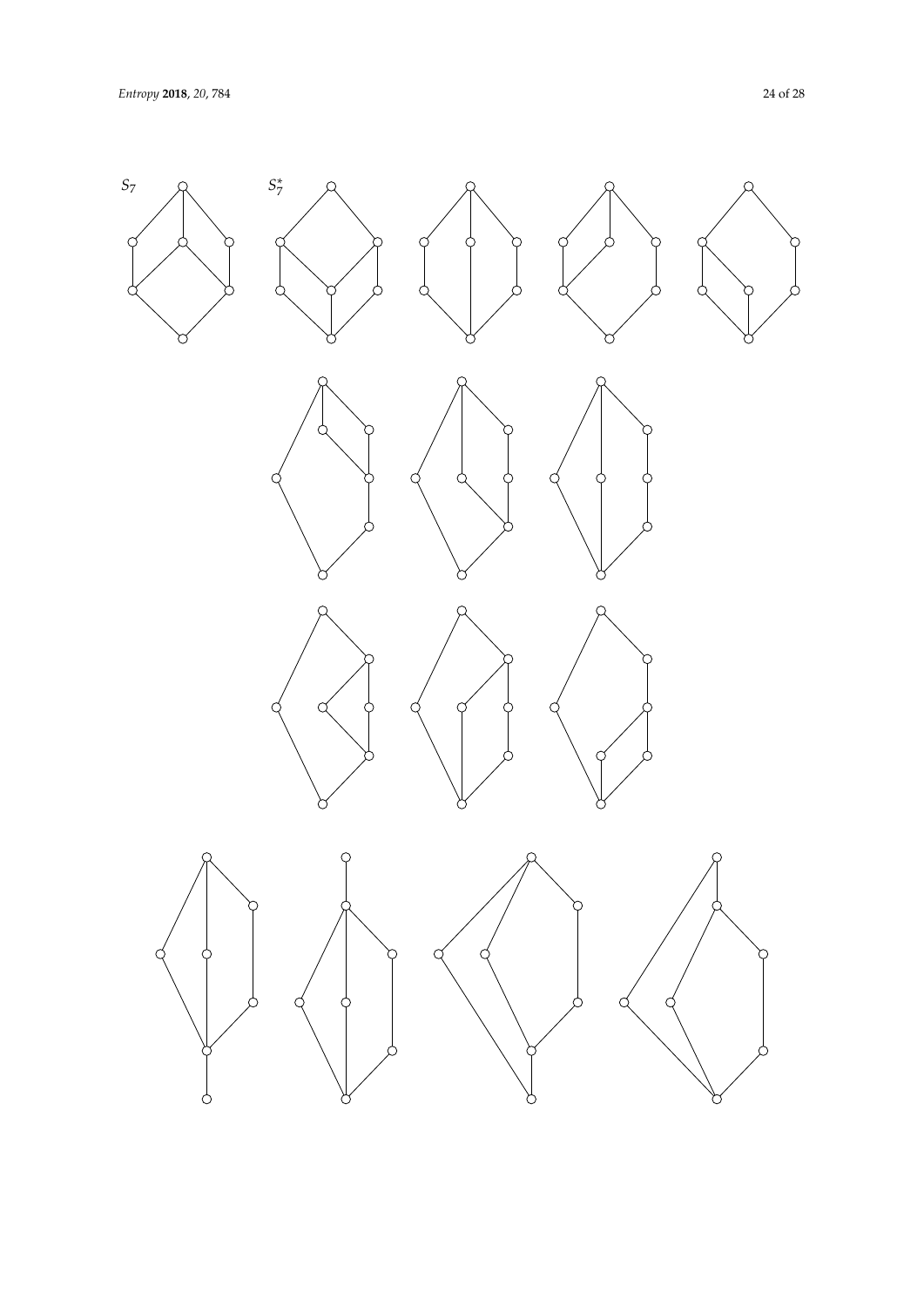

The last 22 lattices of Size 7 only have trivial extreme points. The first 14 lattices are not modular.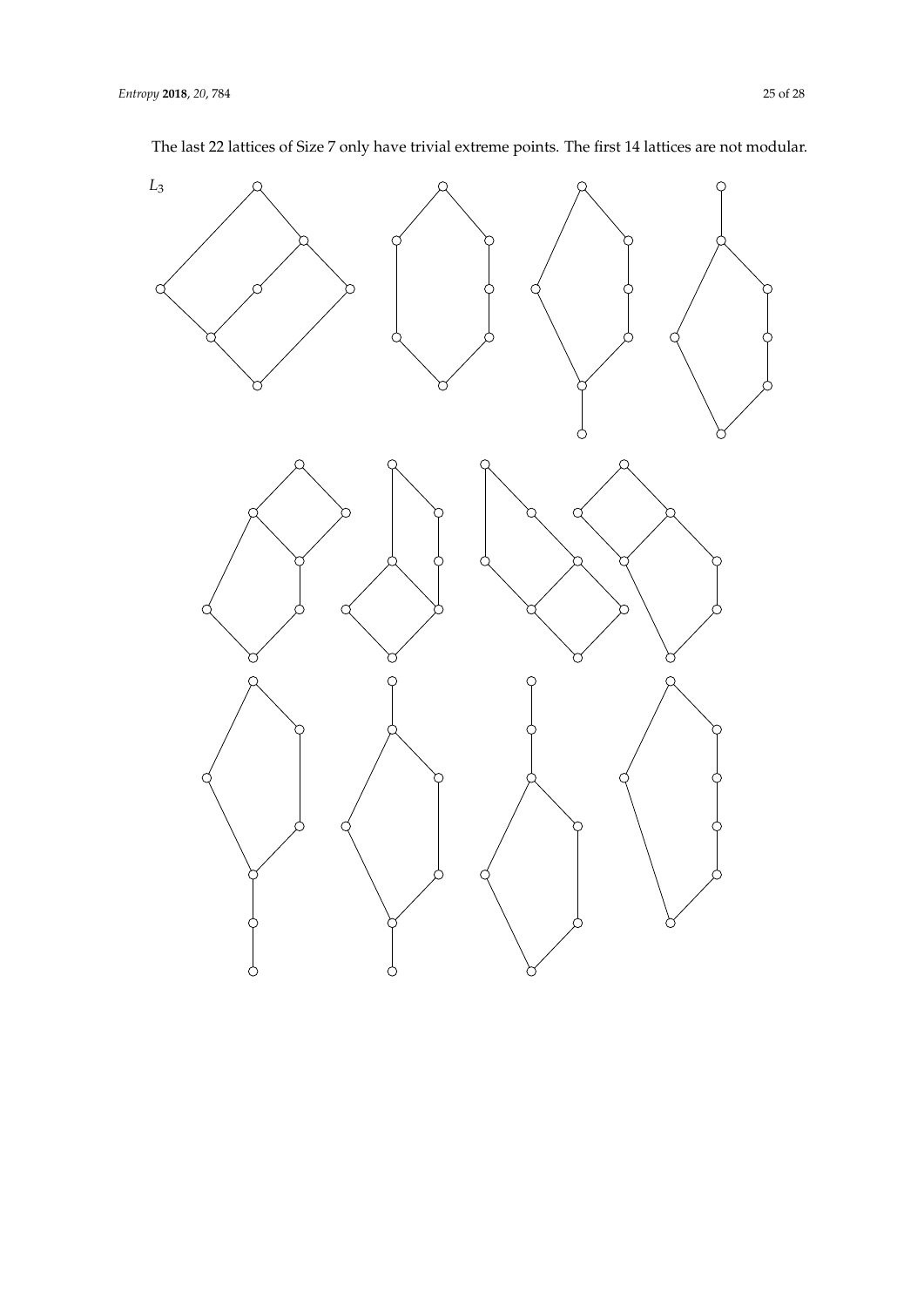

The last eight lattices are distributive.



# **References**

- <span id="page-25-0"></span>1. Zhang, Z.; Yeung, R.W. On characterization of entropy function via information inequalities. *IEEE Trans. Inform. Theory* **1998**, *44*, 1440–1452. [\[CrossRef\]](http://dx.doi.org/10.1109/18.681320)
- <span id="page-25-1"></span>2. Shannon, C.E. A mathematical theory of communication. *Bell Syst. Tech. J.* **1948**, *27*, 379–423, 623–656. [\[CrossRef\]](http://dx.doi.org/10.1002/j.1538-7305.1948.tb01338.x)
- <span id="page-25-2"></span>3. McGill, W. Multivariate information transmission. *Psychometrika* **1954**, *19*, 97–116. [\[CrossRef\]](http://dx.doi.org/10.1007/BF02289159)
- <span id="page-25-3"></span>4. Yeung, R.W. *A First Course in Information Theory*; Kluwer: New York, NY, USA, 2002.
- <span id="page-25-4"></span>5. Stern, M. *Semimodular Lattices. Theory and Applications*; Number 73 in Encyclopedia of Mathematics and Its Applications; Cambridge University Press: Cambridge, UK, 1999.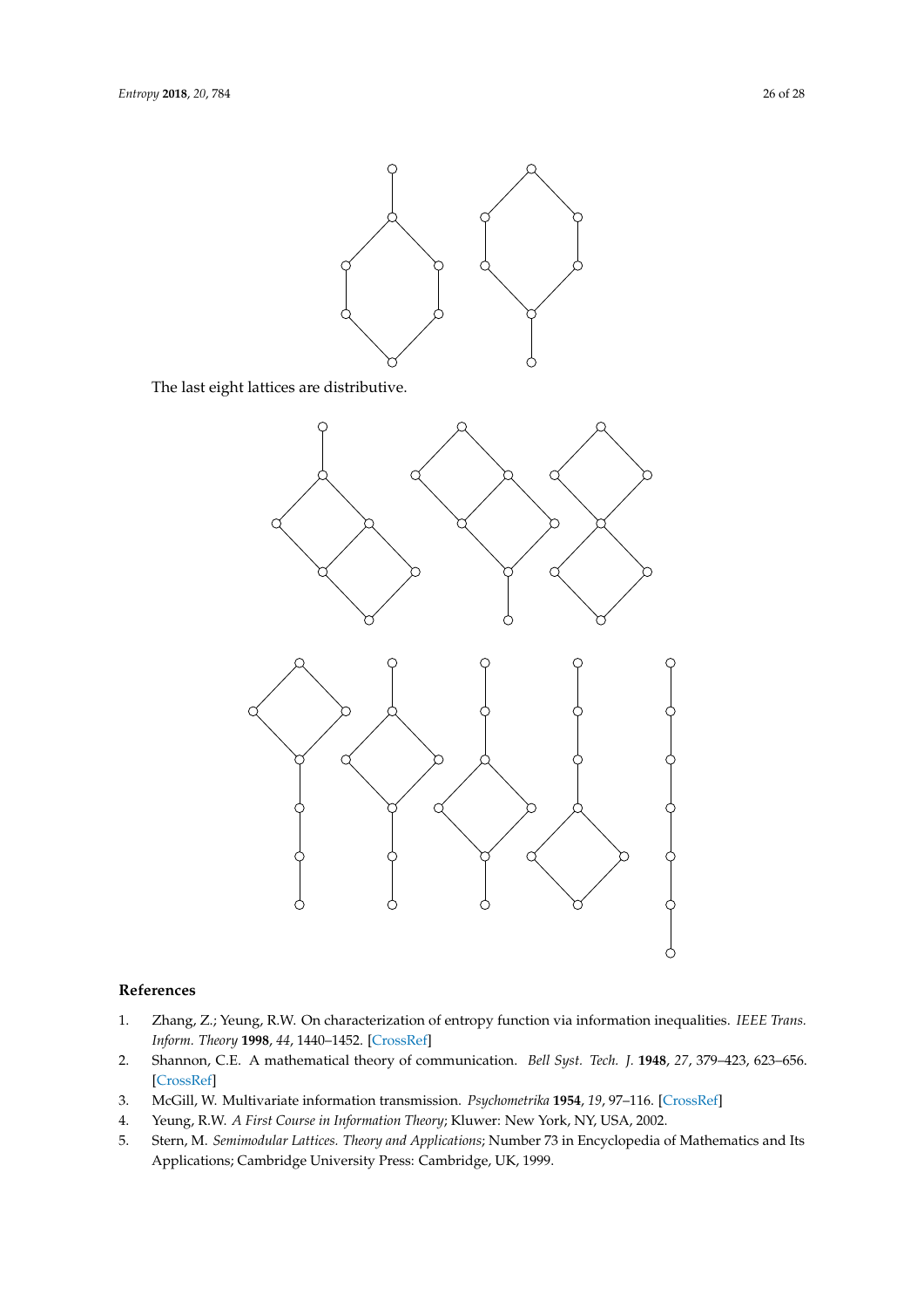- <span id="page-26-0"></span>6. Chan, T.H.; Yeung, R.W. On a Relation between Information Inequalities and Group Theory. *IEEE Trans. Inform. Theory* **2002**, *48*, 1992–1995. [\[CrossRef\]](http://dx.doi.org/10.1109/TIT.2002.1013138)
- <span id="page-26-1"></span>7. Harremoës, P. Functional Dependences and Bayesian Networks. In *Proceedings of the WITMSE 2011*; Number Report C-2011-45 in Series of Publications C; Rissanen, J., Myllymäki, P., Teemu Roos, I.T., Yamanishi, K., Eds.; Department Computer Science, University of Helsinki: Helsinki, Finland, 2011; pp. 35–38.
- <span id="page-26-2"></span>8. Harremoës, P. Lattices with non-Shannon inequalities. In Proceedings of the 2015 IEEE International Symposium on Information Theory, Hong Kong, China, 14–19 June 2015; pp. 740–744. [\[CrossRef\]](http://dx.doi.org/10.1109/ISIT.2015.7282553)
- <span id="page-26-3"></span>9. Lee, T.T. An algebraic theory of relational databases. *Bell Syst. Tech. J.* **1983**, *62*, 3159–3204. [\[CrossRef\]](http://dx.doi.org/10.1002/j.1538-7305.1983.tb03470.x)
- 10. Demetrovics, J.; Libkin, L.; Muchnik, I.B. Functional dependencies and the semilattice of closed classes. In Proceedings of the 2nd Symposium on Mathematical Fundamentals of Database Systems (MFDBS '89), Visegrád, Hungary, 26–30 June 1989; Springer: Berlin, Germany, 1989; pp. 136–147.
- 11. Matúš, F. Abstract functional dependency structures. *Theor. Comput. Sci.* **1991**, *81*, 117–126. [\[CrossRef\]](http://dx.doi.org/10.1016/0304-3975(91)90319-W)
- 12. Demetrovics, J.; Libkin, L.; Muchnik, I.B. Functional Dependencies in Relational Databases: A Lattice Point of View. *Discret. Appl. Math.* **1992**, *40*, 155–185. [\[CrossRef\]](http://dx.doi.org/10.1016/0166-218X(92)90028-9)
- <span id="page-26-4"></span>13. Levene, M. A Lattice View of Functional Dependencies in Incomplete Relations. *Acta Cybern.* **1995**, *12*, 181–207.
- <span id="page-26-5"></span>14. Thakor, S.; Chan, T.; Grant, A. A minimal set of Shannon-type inequalities for functional dependence structures. In Proceedings of the 2017 IEEE International Symposium on Information Theory (ISIT), Aachen, Germany, 25–30 June 2017; pp. 679–683. [\[CrossRef\]](http://dx.doi.org/10.1109/ISIT.2017.8006614)
- <span id="page-26-6"></span>15. Chan, T.; Thakor, S.; Grant, A. A Minimal Set of Shannon-type Inequalities for MRF Structures with Functional Dependencies. In Proceedings of the 2018 IEEE International Symposium on Information Theory (ISIT), Vail, CO, USA, 17–22 June 2018; pp. 1759–1763.
- <span id="page-26-7"></span>16. Harremoës, P. Time and Conditional Independence; IMFUFA-Tekst, IMFUFA Roskilde University, 1993; Volume 255. Original in Danish Entitled Tid og Betinget Uafhængighed. An English Translation of Some of the Chapters. Available online: <http://www.harremoes.dk/Peter/afh/afhandling.pdf> (accessed on 10 October 2018).
- <span id="page-26-8"></span>17. Caspard, N.; Monjardet, B. The lattices of closure systems, closure operators, and implicational systems on a finite set: A survey. *Discret. Appl. Math.* **2003**, *127*, 241–269. [\[CrossRef\]](http://dx.doi.org/10.1016/S0166-218X(02)00209-3)
- <span id="page-26-9"></span>18. Grätzer, G. *General Lattice Theory*, 2nd ed.; Birkhäuser: Basel, Switzerland, 2003.
- <span id="page-26-10"></span>19. Armstrong, W.W. Dependency Structures of Data Base Relationships. In Proceedings of the IFIP Congress, Stockholm, Sweden, 5–10 August 1974; pp. 580–583.
- <span id="page-26-11"></span>20. Ullman, J.D. *Principles of Database and Knowledge-Base Systems*; Computer Science Press: Stanford, CA, USA, 1989; Volume 1.
- <span id="page-26-12"></span>21. Levene, M.; Loizou, G. *A Guide Tour of Relational Databases and Beyond*; Springer: Berlin, Germany, 1999.
- <span id="page-26-13"></span>22. Whitman, P.M. Lattices, equivalence relations, and subgroups. *Bull. Am. Math. Soc.* **1946**, *52*, 507–522. [\[CrossRef\]](http://dx.doi.org/10.1090/S0002-9904-1946-08602-4)
- <span id="page-26-14"></span>23. Shannon, C. The lattice theory of information. *Trans. IRE Prof. Group Inf. Theory* **1953**, *1*, 105–107. [\[CrossRef\]](http://dx.doi.org/10.1109/TIT.1953.1188572)
- <span id="page-26-15"></span>24. Dawid, A.P. Separoids: A mathematical framework for conditional independence and irrelevance. *Ann. Math. Artif. Intell.* **2001**, *32*, 335–372. [\[CrossRef\]](http://dx.doi.org/10.1023/A:1016734104787)
- <span id="page-26-16"></span>25. Constantinou, P.; Dawid, A.P. Extended Conditional Independence and Applications in Causal Inference. *Ann. Stat.* **2017**, *45*, 1–36. [\[CrossRef\]](http://dx.doi.org/10.1214/16-AOS1537)
- <span id="page-26-17"></span>26. Paolini, G. Independence Logic and Abstract Independence Relations. *Math. Logic Q.* **2015**, *61*, 202–216. [\[CrossRef\]](http://dx.doi.org/10.1002/malq.201400031)
- <span id="page-26-18"></span>27. Pearl, J. *Probabilistic Reasoning in Intelligent Systems*; Morgan Kaufmann Publ.: San Mateo, CA, USA, 1988.
- <span id="page-26-19"></span>28. Studený, M. *Probabilistic Conditional Independence Structures*; Springer: Belin, Germany, 2005.
- <span id="page-26-20"></span>29. Studený, M. Conditional Independence Relations Have No Finite Complete Characterization, 1990. Available online: <http://citeseerx.ist.psu.edu/viewdoc/download?doi=10.1.1.51.7014&rep=rep1&type=pdf> (accessed on 10 October 2018).
- <span id="page-26-21"></span>30. Schmidt, R. *Subgroup Lattices of Groups*; Walter de Gruyter: Berlin, Germany, 1994.
- <span id="page-26-22"></span>31. Matúš, F. Infinitely many information inequalities. In Proceedings of the 2007 IEEE International Symposium on Information Theory, Nice, France, 24–29 June 2007; pp. 2101–2105. [\[CrossRef\]](http://dx.doi.org/10.1109/ISIT.2007.4557201)
- <span id="page-26-23"></span>32. Vámos, P. The Missing Axiom of Matroid Theory is Lost Forever. *J. Lond. Math. Soc.* **1978**, *18*, 403–408. [\[CrossRef\]](http://dx.doi.org/10.1112/jlms/s2-18.3.403)